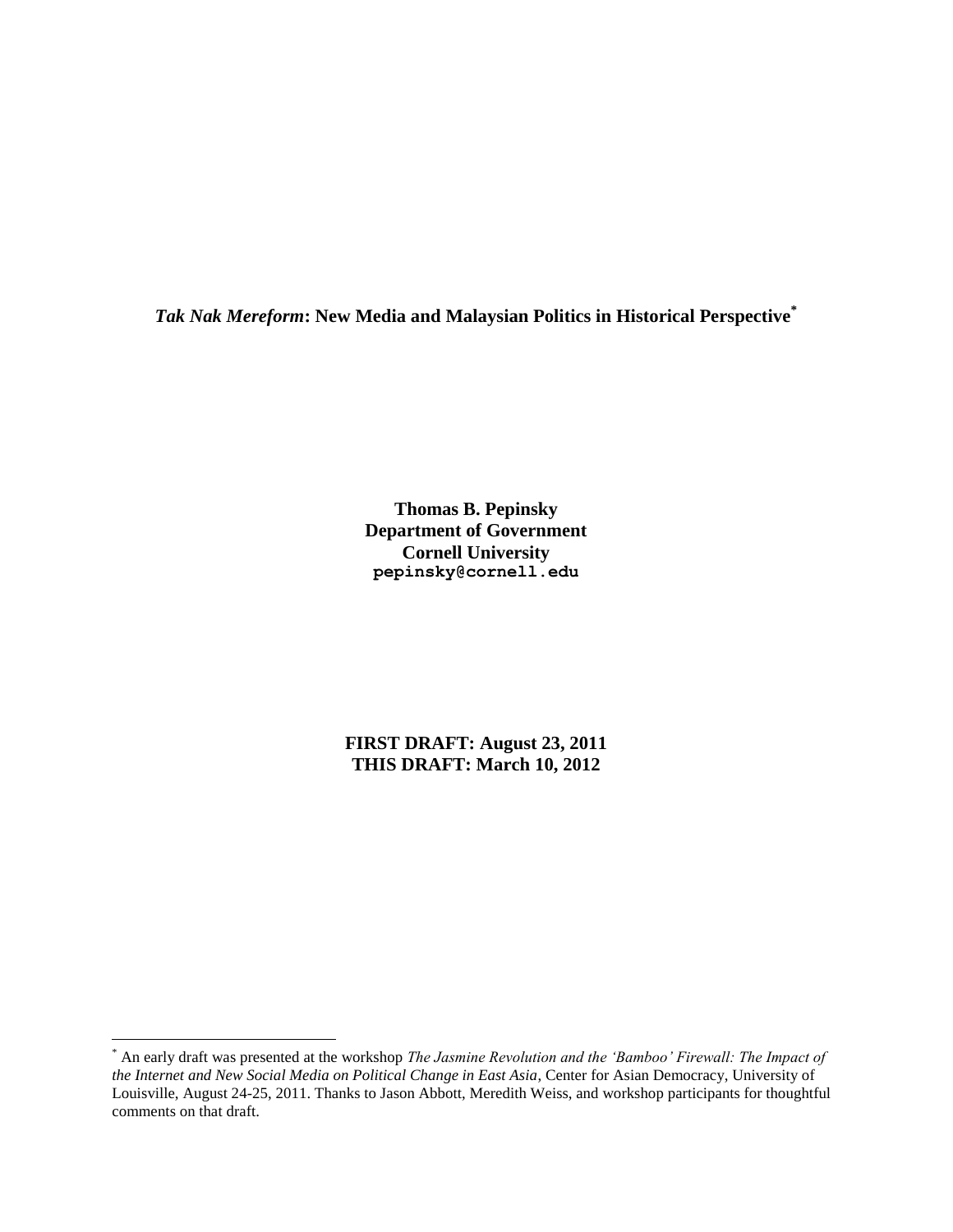## *Tak Nak Mereform***: New Media and Malaysian Politics in Historical Perspective**

## **Introduction**

Analysts of Malaysian politics eagerly anticipate how various socioeconomic changes will foster a more democratic, accountable, and representative political system. They have been doing this since the 1970s. In previous decades, modernization and globalization were two key concerns. Today, technological change, most notably the rise of new media and Malaysia's vibrant online society, may augur well for political liberalization. Indeed, since the fall of 2007, political developments in Malaysia have suggested that political liberalization may be on the horizon. Empowered through technology, ordinary Malaysians along with the country's official opposition have together undermined the incumbent Barisan Nasional regime's organizational and informational advantages, which over time may render the political status quo unsustainable.

This essay argues that any predictions of political change as a result of the rise of Malaysia's new media are premature. A convenient way to introduce its central argument is with a Malaysian Politics Mad Lib, such as this one:

On \_\_\_\_\_\_\_\_ (*month, day, year*) a peaceful \_\_\_\_\_\_\_\_ (*choose one: protest / march / demonstration / rally*) by \_\_\_\_\_\_\_\_ (*organization or group*) representing \_\_\_\_\_\_\_\_ (*aggrieved community*) in Kuala Lumpur turned violent when \_\_\_\_\_\_\_\_ (*state security apparatus*) intervened. Reports indicated that at least \_\_\_\_\_\_\_\_ (*number*) individuals were detained under the \_\_\_\_\_\_\_\_ (*choose all that apply: ISA / OSA / Sedition Act / Societies Act / PPPA / UUCA*). Unofficial eyewitness accounts also report that \_\_\_\_\_\_\_\_ (*number*) were \_\_\_\_\_\_\_\_ (*choose all that apply: tear gassed / hosed / beaten*). Minister of \_\_\_\_\_\_\_\_ (*choose one: Home Affairs / Internal Security*) \_\_\_\_\_\_\_\_ (*name*) credited \_\_\_\_\_\_\_\_ (*state security apparatus*) with acting swiftly and evenhandedly. Prime Minister \_\_\_\_\_\_\_\_ (*name*) accused those arrested of \_\_\_\_\_\_\_\_ (*choose all that apply: threatening national security / harming the economy / unlawfully organizing / inflaming ethnic tensions / being exploited by foreigners*). He also announced further measures meant to \_\_\_\_\_\_\_\_ (*choose all that apply: ensure political stability / restore order / calm ethnic tensions*), and called upon all Malaysians to \_\_\_\_\_\_\_\_ (*platitude*).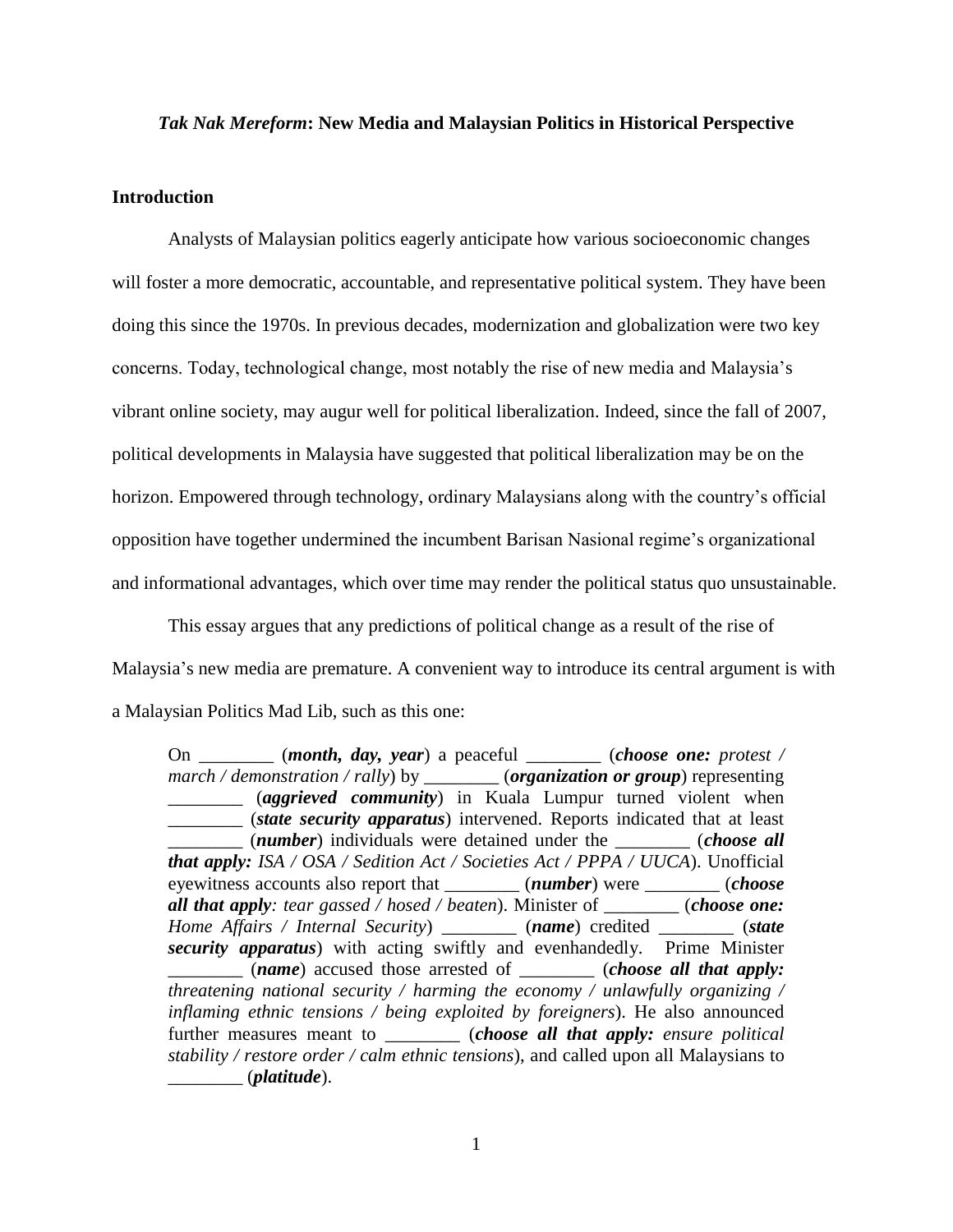There is good reason why such a Mad Lib could so easily be compiled into a news item on the events surrounding any significant political upheaval since Malaysian independence in 1957. Despite truly dramatic changes in Malaysian society—the consequences of modernization, globalization, and technological development—the logic of political conflict in Malaysia has remained nearly identical from 1957 until today , and as a consequence the legal and rhetorical tools employed by the incumbent Barisan Nasional regime remain the same as well. Viewed in historical perspective, the basic cleavage structure [\(Lipset and Rokkan 1967\)](#page-22-0) of Malaysian politics (a Malay/non-Malay cleavage overlaid by a class cleavage) looks strikingly similar to the cleavage structure at independence.

Malaysia's cleavage structure congealed amidst the political contestation preceding independence. Since then, the broader socioeconomic context sustaining this cleavage structure has changed, but without upsetting this essential foundation for Malaysian political conflict. The identity of the "players" of Malaysian politics has changed over time, and I will show in this essay that the social, economic, and global political contexts surrounding Malaysian politics have changed in important ways that should not be ignored. But until either a particular individual or event, or a set of social or technological changes, can unsettle the fundamental logic of Malaysian politics, political change will be superficial, any overtures toward political liberalization will not be genuine, and disappointing crackdowns on peaceful oppositions will continue. Individual elites and important opposition groups may favor political liberalization, but Malaysia's political order will resist because incumbents do not want to reform (*tak nak mereform*) the policies and institutions that sustain it.

This essay therefore interprets the rise of Malaysia's new media as having political consequences that are similar to those generated in previous decades by modernization and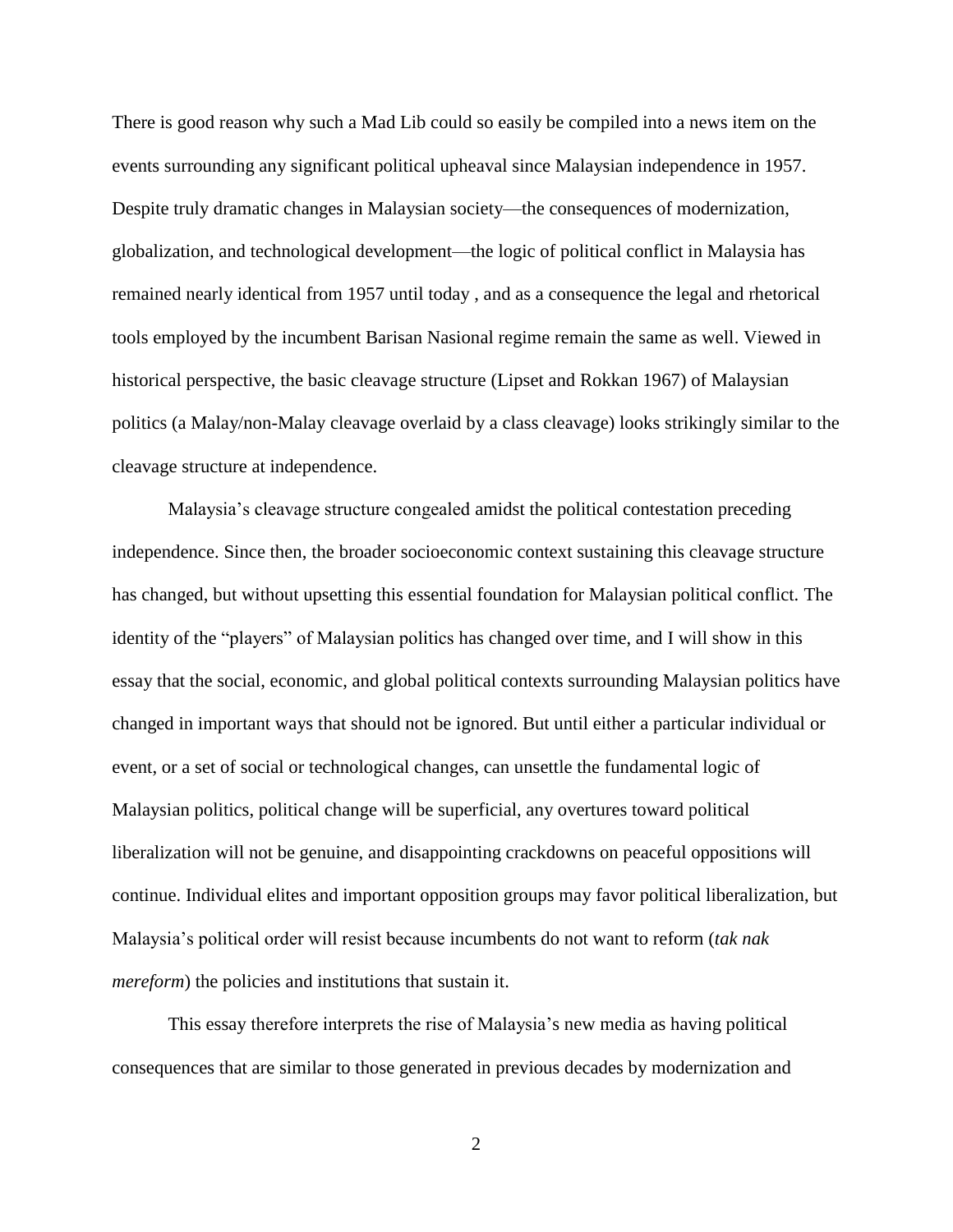globalization. New media help to create new coalitions, place new challenges on the incumbent regime, and introduce new tactics for the political opposition, but they do not themselves cause political liberalization. Theoretically, these conclusions fit well with existing research on the ambiguities of modernization in the newly industrialized economies of Southeast Asia [\(Abdul](#page-20-0)  [Rahman 2001;](#page-20-0) [Gomez 2004;](#page-21-0) [Jayasuriya and Rodan 2007;](#page-22-1) [McVey 1992;](#page-22-2) [Morley 1993;](#page-22-3) [Robison](#page-23-0)  [and Goodman 1996;](#page-23-0) [Rodan et al. 2005\)](#page-23-1): despite the emancipatory potential of new technology in Malaysia, political change will most likely occur only after Malaysia's cleavage structure fractures. This argument is also consistent with general theories of democratization as an outcome driven by events rather than one driven by structural preconditions [\(O'Donnell and](#page-23-2)  [Schmitter 1986;](#page-23-2) [Przeworski and Limongi 1997;](#page-23-3) [Rustow 1970\)](#page-23-4).

After first presenting a brief overview of the origins of Malaysia's cleavage structure, this essay discusses the ways in which socioeconomic change has shaped the ethnic and class cleavages that drive Malaysian politics, and in response, how Malaysia's political order has rearticulated these cleavages in ways that protect the existing political order. From there, it uses this historical perspective to interpret three recent political developments: the Hindraf rally of 2007, March 2008 election, and the 2011 Bersih 2.0 rally. It concludes with a roundly pessimistic assessment of the prospects for meaningful political liberalization as a direct consequence of globalization, modernization, or technological change. These shape only the tactics through which Malaysia's political actors contest, not the terms of political contestation. Meaningful political liberalization in Malaysia will not take place absent fundamental changes to Malaysia's cleavage structure itself.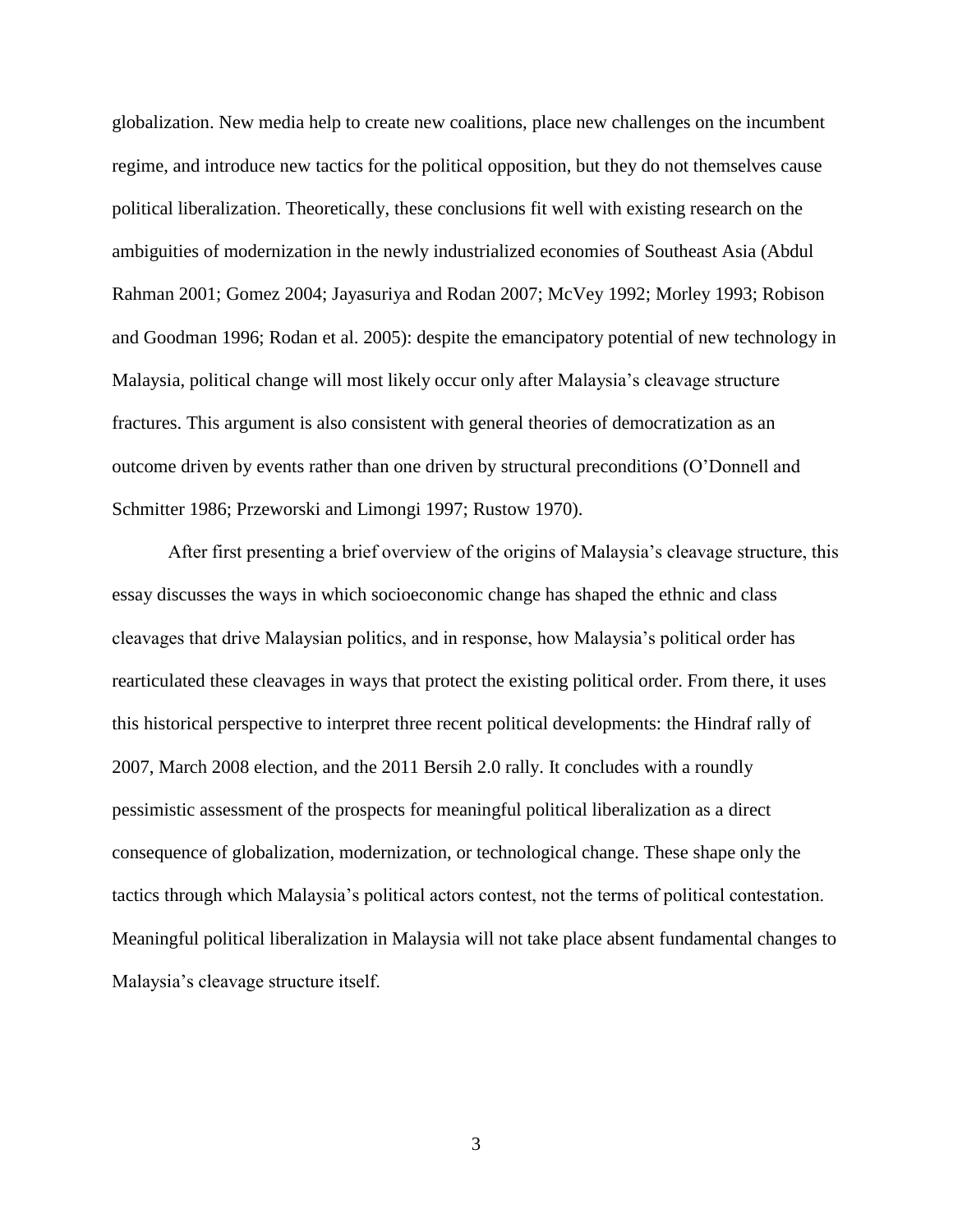## **Political Cleavages and the Deep Structure of Malaysian Politics**

Malaysia's cleavage structure centers on ethnicity and the economy. Nearly every political issue that has animated political oppositions and motivated incumbent elites over the past sixty years can be reduced to one of these two issues. They are linked in obvious ways.

The origins of Malaysia's political system are well known. Malaysia gained independence as a multiethnic state with relatively functional political institutions and a good foundation for economic development. Numerically, ethnic Malays are the largest ethnic group in Malaysia (comprising about fifty percent of the population). At independence, an elite Malay aristocracy occupied the highest positions in politics, but most ethnic Malays were poor and rural, with little participation in the formal economy. In the local understanding, Malays did not "control" their share of the economy.<sup>1</sup> By comparison, members of the country's substantial ethnic Chinese minority (comprising about a third of the population at independence) occupied a comparatively higher economic position, and therefore disproportionately "controlled" the Malaysian economy. A third group, denoted "Indians," comprising those immigrant communities and their descendants from the Indian subcontinent, were smaller numerically than both Malay and Chinese communities, but were held, like Chinese, to "control" a disproportionately large share of the Malaysian economy.

It is not certain if the majority of Malays held grievances against Chinese and Indian communities for their comparatively superior economic position at the moment of independence. But among many Malay elites, the issue of the disparity in wealth and control between "indigenous" Malays and "immigrant" Chinese and Indians proved a rallying principle through which to articulate a vision of a post-independence Malaysia in which they were accorded

<sup>&</sup>lt;sup>1</sup> The meaning of "control" is quite opaque is in the common Malaysian understanding. When the regime sets targets it normally uses indicators like share ownership in the Kuala Lumpur Stock Exchange to reflect ethnic "control" of the economy, but this is only one of many ways one might choose to measure control.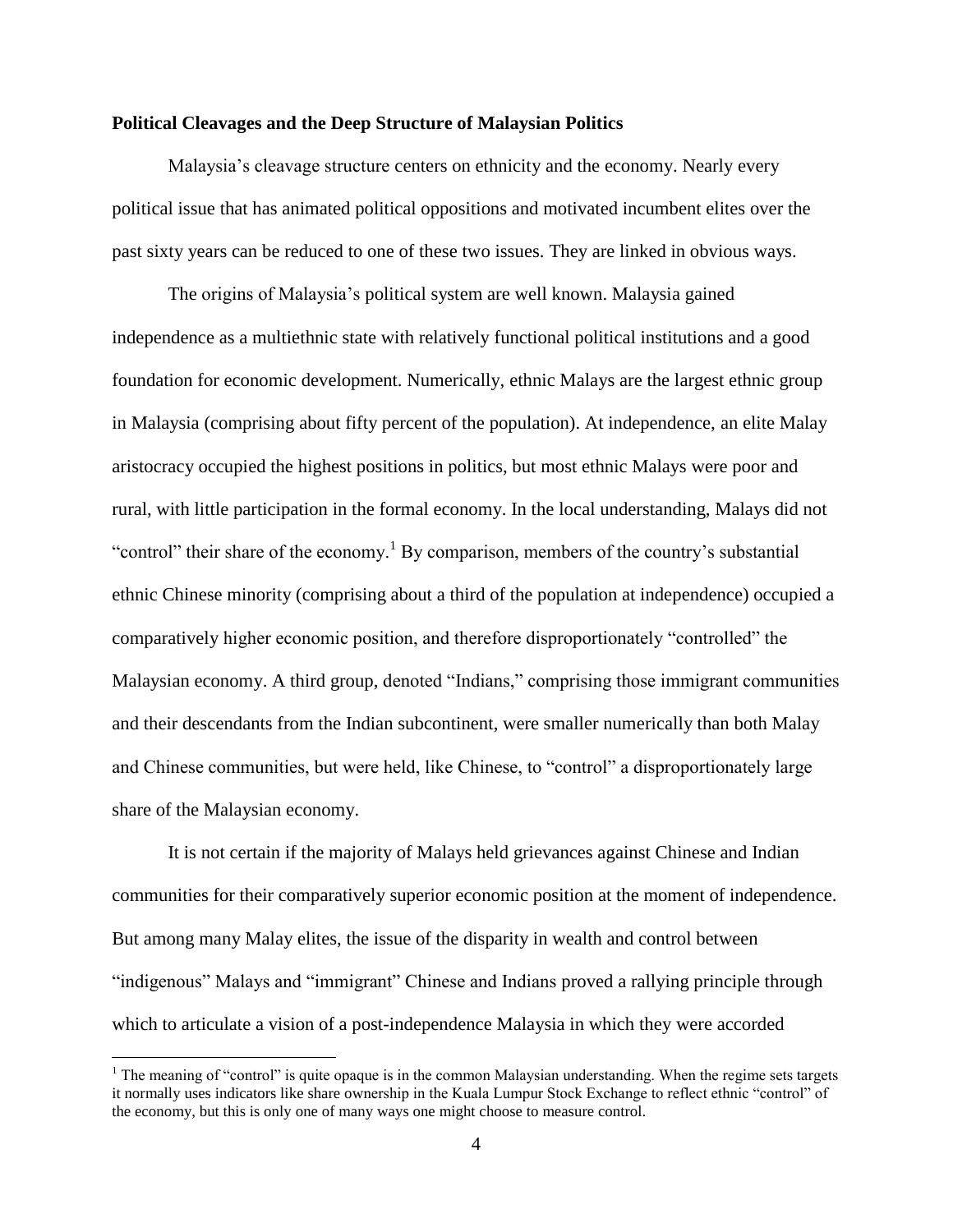special privileges as part of a grand political bargain. These privileges were subsequently written into the country's constitution. It also led most of the country's largest political parties to form around exclusionary ethnic lines. Constitutional privileges, ethnic-based parties, and the numerical superiority of Malays as voters together ensured that the majority of Malaysia's governing elites would be ethnic Malays drawn from an explicitly Malay-based party whose platform at least partly rested on ethnic exclusionism.<sup>2</sup> Prior to 1969, a relatively moderate regime was led by elites from the Malay, Chinese, and Indian communities who formed an alliance ("the Alliance") of the largest ethnic parties: UMNO (United Malays National Organisation), the MCA (Malaysian Chinese Association), and MIC (Malaysian Indian Congress). After a brief period of interethnic violence following elections in May 1969, and two years of suspended parliament [\(Goh 1971\)](#page-21-1), UMNO elites created the Barisan Nasional (BN), which folded several additional parties into the coalition while further entrenching UMNO dominance.

Motivated by the interrelated pressures of Malay social grievances and economic stagnation that elites believed had motivated the 1969 riots, the new BN regime redoubled its efforts to establish a durable political order. To do this, the regime further politicized ethnicity to maintain control over its opponents, and used the economy to redistribute resources towards its supporters. The politicization of ethnicity means, at base, that no Malaysian may question (either in his words or as a consequence of his actions) the special rights accorded to *bumiputeras*—a term which designates Malays and other "indigenous" groups, and excludes Chinese and

 $2$  This applies even to non-ethnically constituted parties, such as the opposition Democratic Action Party and the Pan-Malaysian Islamic Party. The former is largely Chinese in membership, but its platform is social democratic. Its social democratic platform, though, forces it to question many of the ethnically-based policies that undergird the Malaysia's political system. The latter is Islamist, and explicitly *not* an ethnic party, but since Malays are by law Muslims and most non-Malays are not, the party's Islamist platform often collides with ethnic grievances.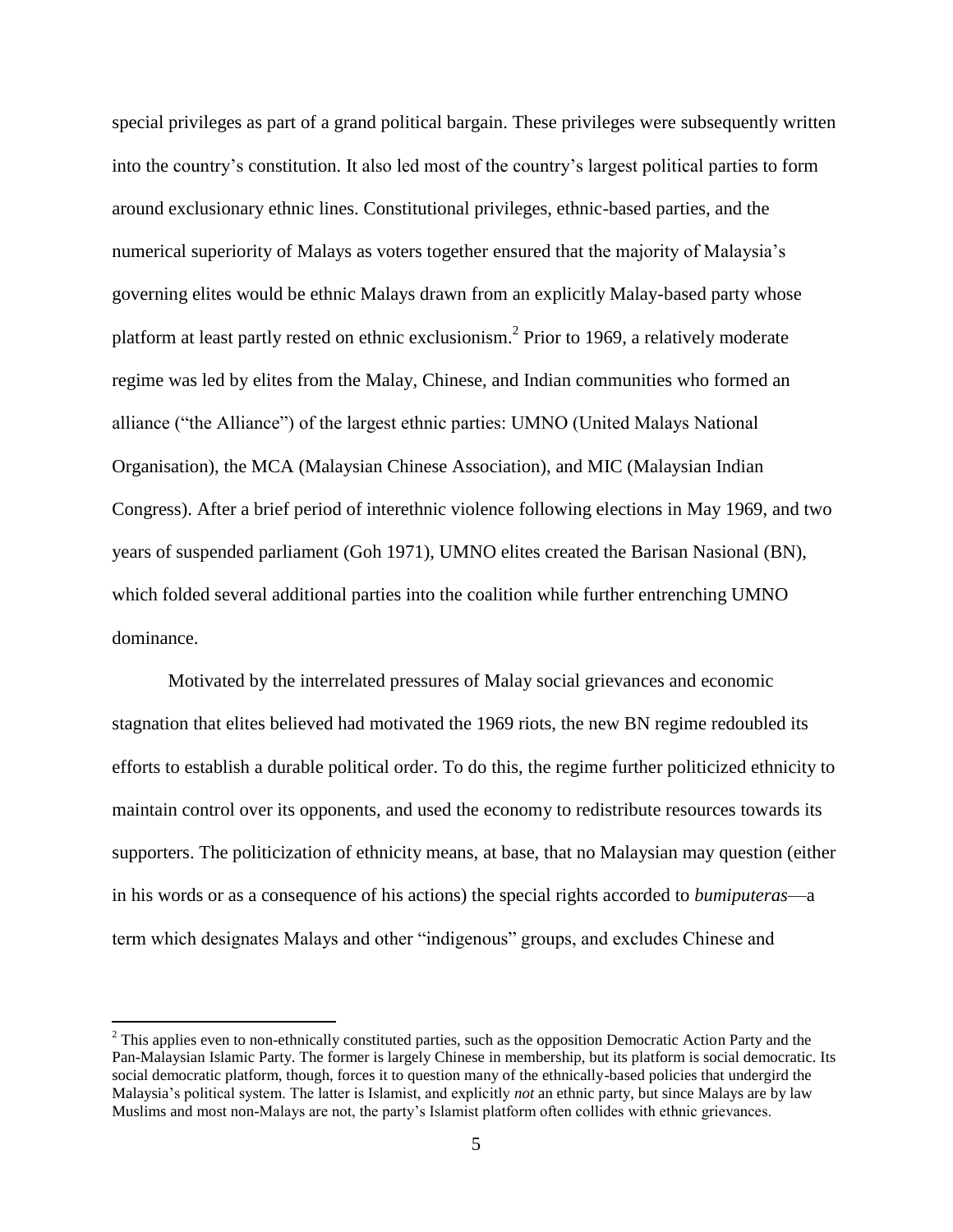Indians.<sup>3</sup> With interethnic disparities in economic prosperity as their motivation, elites then built an economic system featuring a range of mechanisms to redress economic disparity across ethnic groups. This meant using economic policy to channel both money and opportunities to *bumiputeras*, with the goal of enabling them to participate in the formal economy and ultimately eliminating interethnic disparities in wealth. The key platform through which this was accomplished was the New Economic Policy (NEP, 1971-1990) [\(Faaland et al. 2003\)](#page-21-2), which was superseded by the National Development Policy (NDP, 1990-2010) and later the New Economic Model (NEM, 2010-present). While the NDP and the NEM are on the surface different from the NEP, the essential economic policy and social policy frameworks developed under the NEP remain in place, $4$  and many Malaysians today discuss the NEP as if it still is in force.

Beginning in the 1970s, three central planks of the NEP were the government management of equity investments on behalf of *bumiputeras*, government investment in *bumiputera*-run companies, and government owned enterprises that would employ *bumiputeras* [\(Gomez and Jomo 1999\)](#page-21-3). These efforts transformed the Malaysian economy as well as Malaysian society, fostering the emergence of a new Malay business elite and a large Malay middle class. More importantly for the purposes of this essay, such policies also reified the ethnicity/economy cleavage in Malaysian politics: with economic policy now a tool a regime maintenance, and ethnicity the central driver of economic (and social) policy, ethnicity and the economy became inextricably linked the BN regime's political survival. Social and economic changes, in turn, shaped Malaysian political development by transforming the composition of

<sup>&</sup>lt;sup>3</sup> It should be emphasized that all three of the commonly used ethnic categories (*bumiputera*, Chinese, Indian) lump together many different types of people, and obscure important differences within communities. For example, "indigeneity" is the hallmark of *bumiputera-*ism, but this means lumping together with Malays the highland peoples of the Malay peninsula, non-Malay Austronesian communities in Malaysian Borneo, Thais, and Portuguese. This is deliberate.

<sup>&</sup>lt;sup>4</sup> See, for example, O'Shannassy's [\(2011: 179\)](#page-23-5) description of the NEM has been received under the 10<sup>th</sup> Malaysian Plan.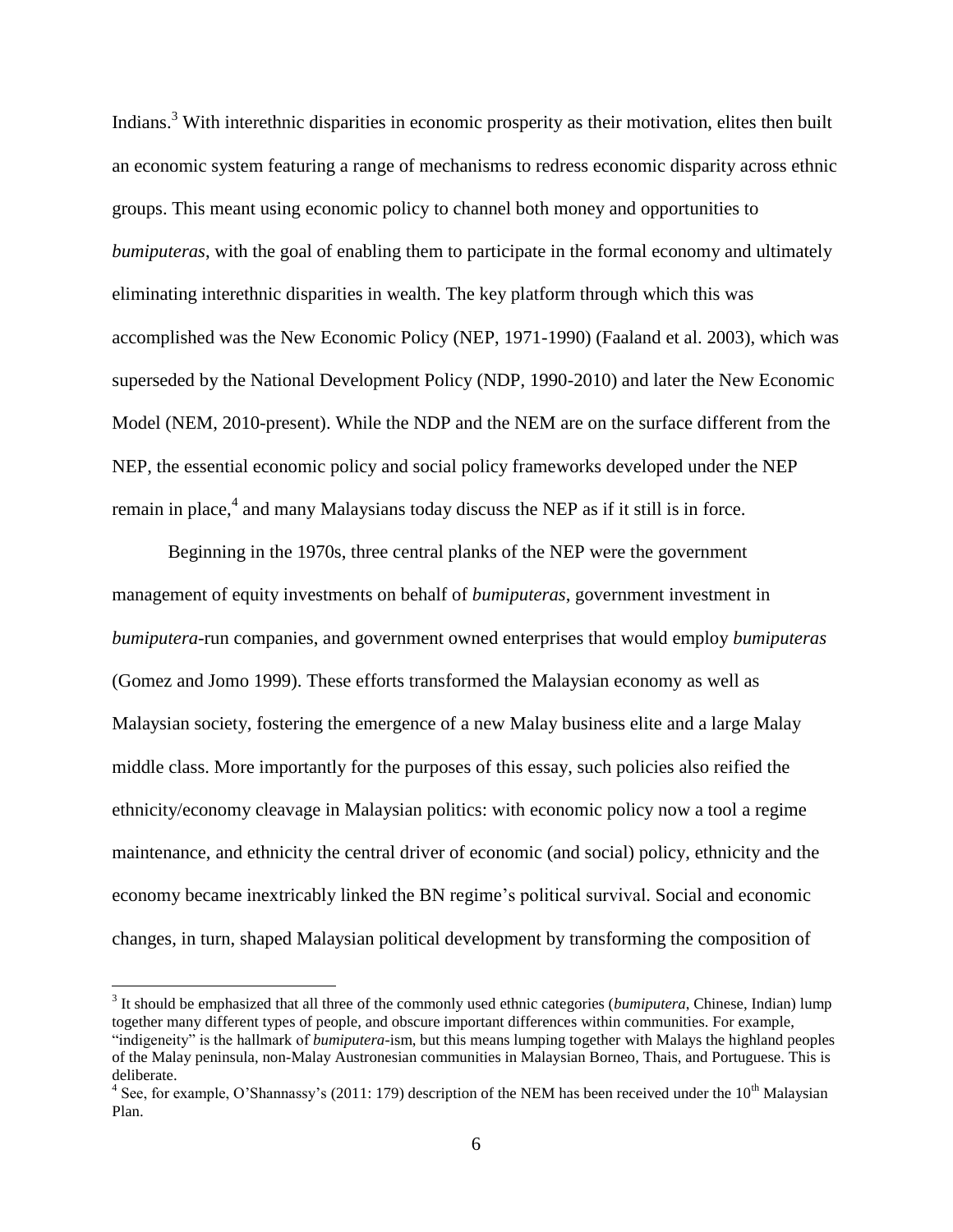UMNO and introducing new potential cleavages in Malaysian politics. Before addressing political developments, however, it is worth examining broader societal transformations in more detail.

### **Globalization, Modernization, and Technological Change**

It is plain that Malaysia has undergone rapid and thoroughgoing socioeconomic change since the 1950s. Globalization, modernization, and technological change each have transformed Malaysia, meaning that Malaysia's society and economy are far different than it was four decades ago, when the BN first emerged. This is easiest to observe by examining four concomitant processes: urbanization, industrialization, technological change, and economic globalization. Malaysia's transformation along each of these since 1960 has been striking.

## \*\*\* insert [Figure 1](#page-25-0) here \*\*\*

By the close of the 2000s Malaysia's society and economy looked very different than it did in 1960. Urbanization has more than halved the proportion of Malaysians living in rural areas, while industrialization has prompted a shift from an economy based on agriculture to one dominated by industry and manufacturing. Globalization—measured in economic terms—has integrated Malaysia with the rest of the world. And the spread of new communication technologies (first telephones, but more recently the internet) is indicative of the new ways in which Malaysians can interact with one another and with other global communities.

These social and economic changes mean that Malaysian politics has been forced to adapt to a new socioeconomic reality (for early analyses, see [Crouch 1994,](#page-21-4) [1996;](#page-21-5) [Robison and](#page-23-0)  [Goodman 1996\)](#page-23-0). Today, Malaysia has a large and relatively cosmopolitan Malay middle class. This middle class might be a force for liberalization, and many in this new middle class do indeed favor political change, but middle class Malays on the whole have not pressed for it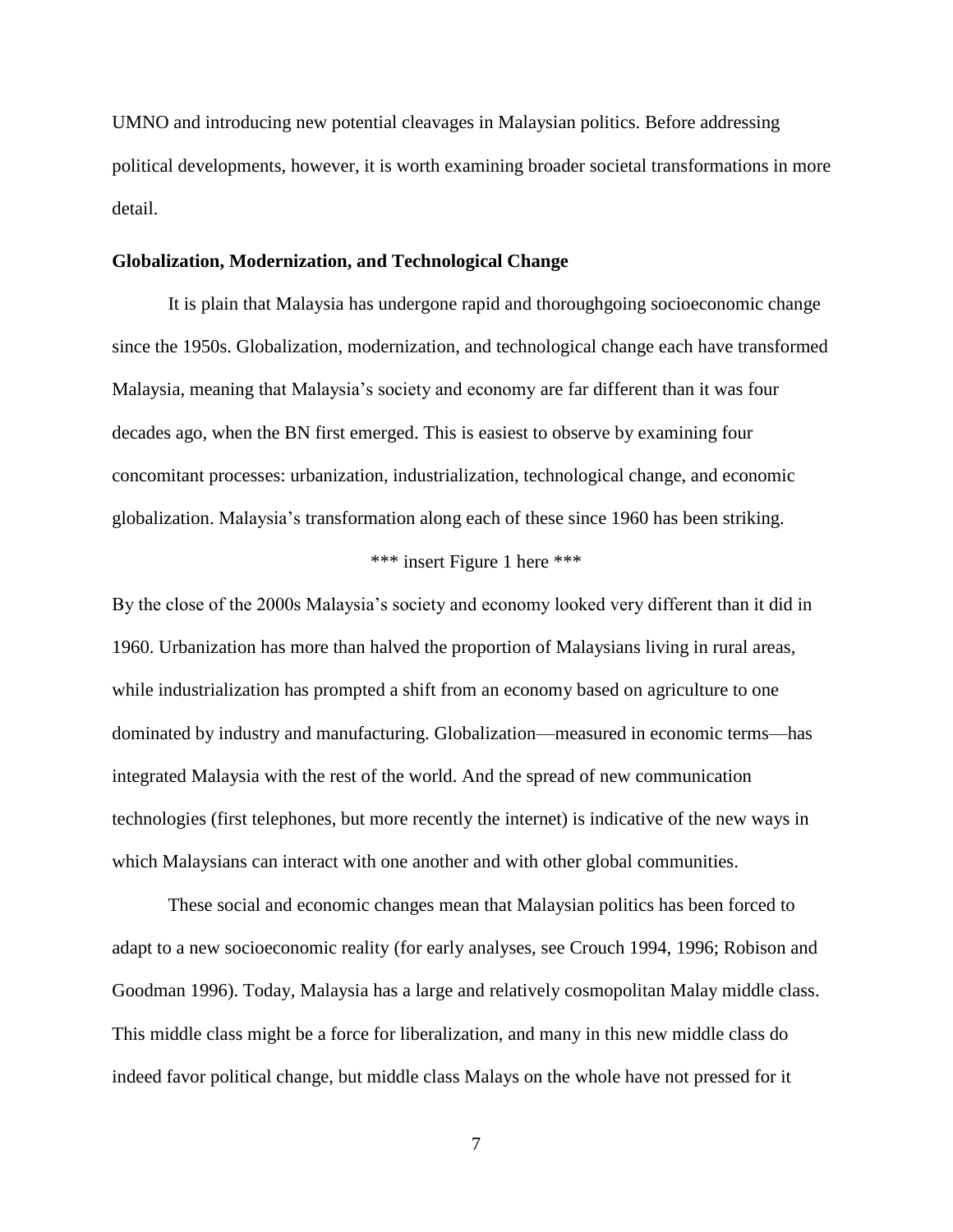[\(Abdul Rahman 2002;](#page-20-1) [Kahn 1996\)](#page-22-4). Malaysia also has a new Malay "entrepreneurial" class whose rise is the direct consequence of the NEP's concerted efforts to create Malay capitalists [\(Gale 1981;](#page-21-6) [Gomez 1990,](#page-21-7) [2004;](#page-21-0) [Gomez and Jomo 1999;](#page-21-3) [Searle 1999\)](#page-23-6). Tied as these new economic elites are to the BN as the architect of the policies that enabled them to amass their wealth and economic power, it is less surprising that they have proven unwilling to upset Malaysia's political status quo. Nevertheless, these socioeconomic changes mean that UMNO, founded as a grassroots, rural-based party with an active constituency comprised primarily of teachers and public servants [\(Funston 1980,](#page-21-8) [2004\)](#page-21-9), has been forced to remake itself in a way that can accommodate the economic interests of a rising economic elite whose interests lie primarily in the urban economy [\(Jomo and Gomez 2000\)](#page-22-5). These changes are not trivial, for they strike at the heart of what it means for UMNO to use the political system advocate for Malay interests. Chinese elites in the MCA have adapted as well to a new socioeconomic reality, one in which the party's supporters in the business community must compete with an active industrial policy that does not embrace their contribution to national development [\(Gale 1985\)](#page-21-10). In recent years, some Chinese businesses have adopted new accommodative strategies that allow them to thrive within Malaysia's *bumiputera*-focused political economy [\(Jesudason 1997\)](#page-22-6), thereby partially but not completely alleviating this tension.

Existing work has chronicled well such changes to Malaysia's society and economy and the ways in which the political system has responded. Comparatively less well understood are the political consequences of technological change, which over the past fifteen years has led to the growth of diverse online news media and a vibrant online society (for some early analyses, see [Abbott 2001,](#page-20-2) [2004\)](#page-20-3). Malaysia's political system must perform a delicate balancing act with regards to the media and politics. One on hand, in the mid-1990s Mahathir Mohamad seized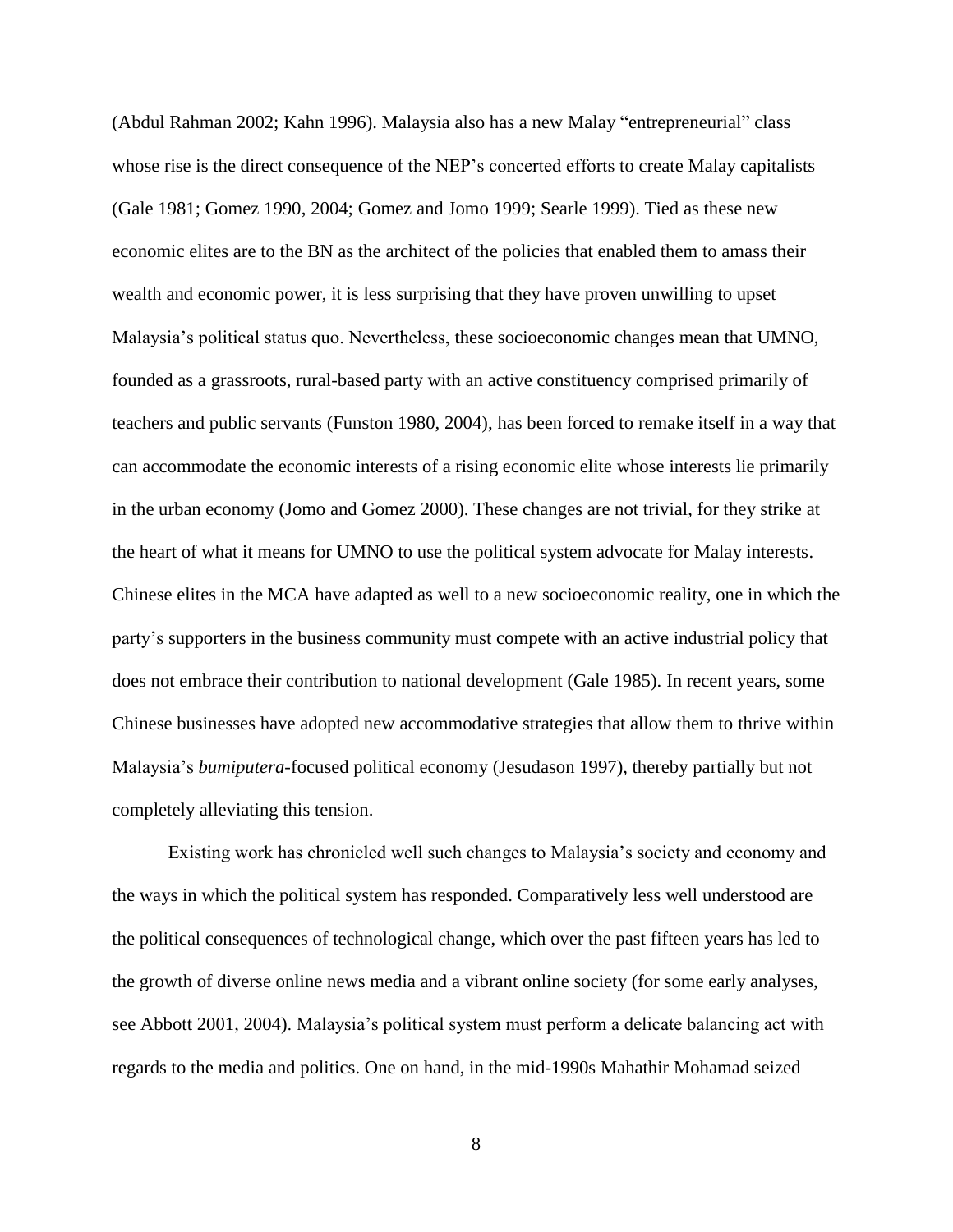upon the internet and information technology as a future growth sector, creating a "Multimedia Super Corridor" and establishing "high-tech" cities of Putrajaya and Cyberjaya [\(see Huff 2002\)](#page-22-7). The decision was made at that time not to regulate online communication, both because it was widely believe that censoring the internet would be impossible [\(George 2006: 68-71\)](#page-21-11) and to encourage innovation and investment in this sector [\(Abbott 2004: 82\)](#page-20-3).

On the other hand, since independence, an integral weapon of the BN's arsenal has been the restriction of media freedoms to avoid exposing itself to criticism. This is accomplished through licensing regulations that allow the government to revoke the rights of any organization to publish printed materials, and also through the ownership or control of Malaysia's print and broadcast media by politicians and their corporate allies. The internet therefore presents journalists with the opportunity to create new forms of media that are beyond the ambit of state censorship and political control [\(George 2006;](#page-21-11) [Weiss 2011\)](#page-24-0). These allows professional journalists and ordinary citizens alike to not only report on Malaysian politics with a freedom that Malaysia's print and broadcast media have never had, but also to editorialize and debate politics from perspectives that have never been found in print or on television. The regime's efforts to establish wide internet usage among Malaysians, in turn, means that opposition sympathizers (and, indeed, the mass of apolitical Malaysians too) can now access political reporting that are far more independent than that found in the established media, and can debate current events while covering topics considered impermissible by existing regulations on political speech.

These changes deserve to be underscored. UMNO is not the party that it once was. Malays are not the ethnic group that they once were. Chinese political business does not operate the way it once did. The regime no longer has a monopoly on the media, nor does it have the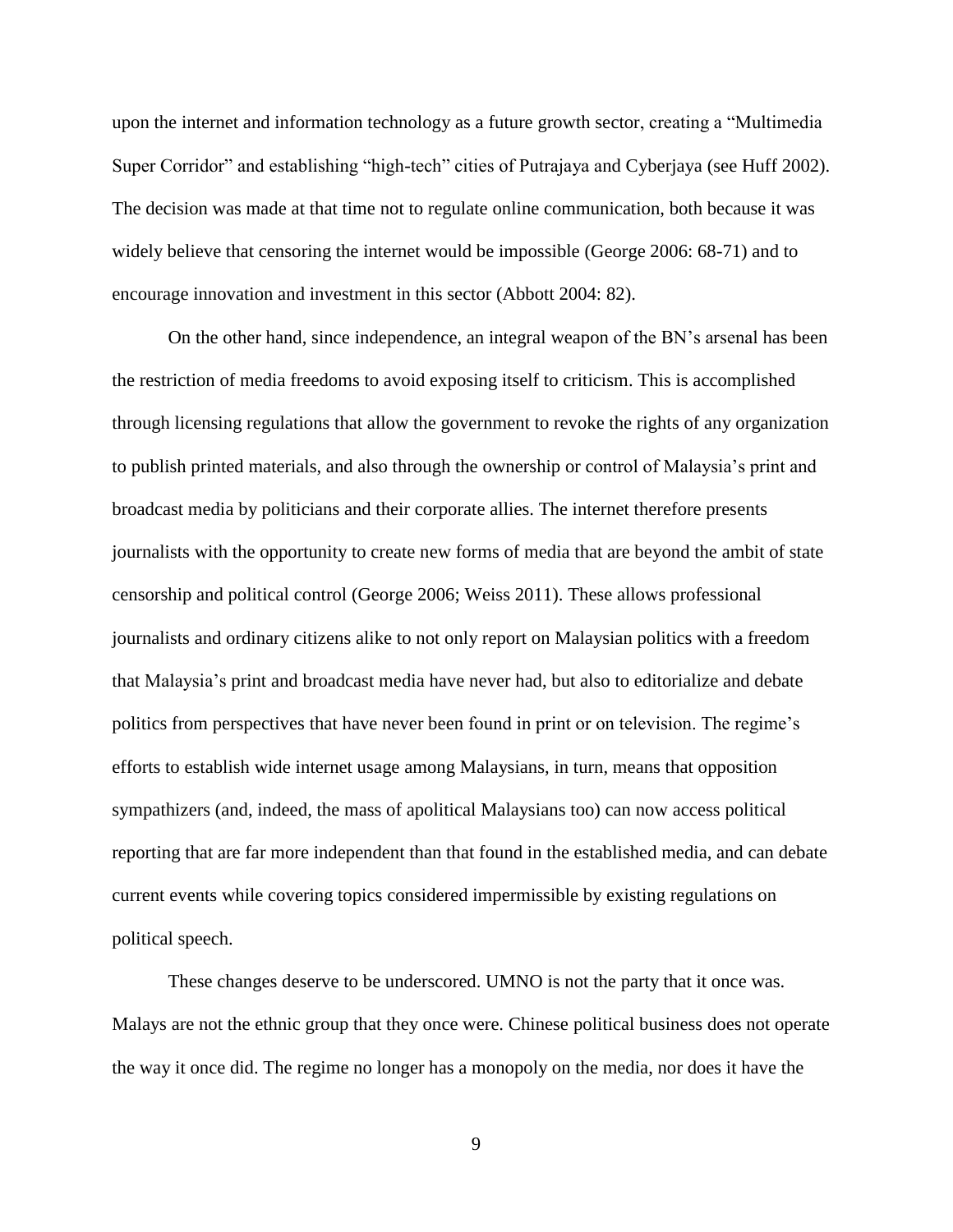same ability to shape the dominant narrative about political developments as they unfold that it once had. Today there new potential cleavages that might compete with the ethnicity and class cleavages that animated Malaysian politics in the 1960s and 1970s. One might imagine cleavages between urban and rural Malaysians, between capital and labor, between industrial and postindustrial identities, or others. Many in Malaysia in fact strive for such an alternative vision of Malaysian political contestation, and the influence of such configurations of interests are visible in civil society and in terms like "New Politics" (on these issues, see [Loh and Saravanamuttu](#page-22-8)  [2003;](#page-22-8) [Weiss 2009\)](#page-24-1).

But nevertheless, the deep structure Malaysian politics has not changed in any fundamental way. Instead, Malaysian political elites continue to fight battles which are similar to those that their parents (and, now, grandparents) fought, even as they use new tactics and respond to new kinds of social actors. Modernization, globalization, and technological change mean that Malaysia's opposition is not the same as it once was. While middle class Malays have not turned against the BN as a class, the opposition now contains an urban middle class Malay element, and much of this opposition constituency has found a political voice through PAS, something almost unthinkable almost thirty years ago. Opposition movements and NGOs since the mid-1990s are based around new issues, have made use of new technologies, and rely on new repertoires of contention [\(Abbott 2004;](#page-20-3) [Lee et al. 2010;](#page-22-9) [Weiss 2005;](#page-23-7) [Weiss and Hassan 2003\)](#page-24-2). Still, the fundamental terms of political debate—which reflect, in turn, the essential logic of Malaysian politics and the ethnicity and class cleavages that animate it—have not changed. Much as in 1971, politics centers around an ethnically-based incumbent regime that uses economic policy to reward supporters and punish opponents. Opposition politics centers around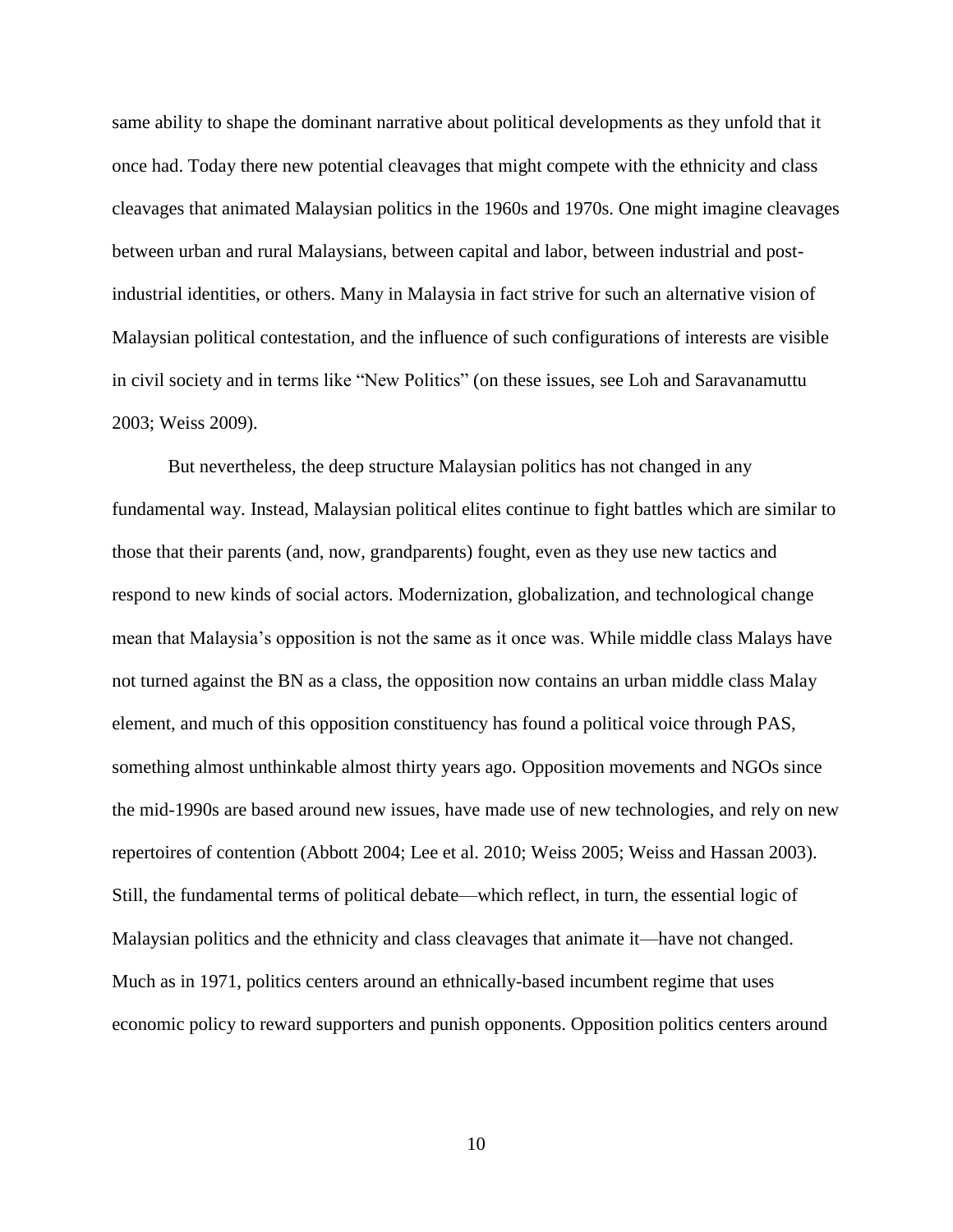political parties that oppose the regime's ethnic particularism, the articulation of this particularism through social and economic policy, or both.

In fact, the real story of Malaysian political development is that the existing political order has proven so accommodating to socioeconomic changes. UMNO has remained *primus inter pares* among Malaysian political parties, despite periodic leadership tussles, two party splits (Semangat '46 and PKR), the rise of the internet as a tool for opposition mobilization, two substantial economic crises (the mid-1980s crisis and the Asian Financial Crisis), state-led industrialization, crony-driven privatization [\(Jomo 1995\)](#page-22-10), and endless petty scandals implicating high and low politicians alike. All of these reflect the political challenges introduced by modernization, globalization, and technological change. Fifteen years ago, Case [\(1996\)](#page-20-4) remarked on the surprising durability of UMNO's dominance as a party, and the strategies through which party leaders adapted to changing political circumstances in order to protect its position. Case argued that the BN has accomplished this by forcing its opponents to react to its own political message and rhetoric, creating selective alliances with various oppositions (real and potential), and incentivizing a sufficient fraction of the Malaysian mass public to vote for it. Today one can tell a similar story.

Malaysian opposition politics is electoral, in the sense that all credible opposition movements believe that the way to unseat the BN is to defeat it at the polls.<sup>5</sup> UMNO and the BN respond accordingly—money politics and intimidation through the state's security apparatus are ultimately tools that BN elites deployed to ensure that elections go their way. Elections are normally not blatantly fraudulent, although irregularities are not uncommon [\(Gomez 1996\)](#page-21-12). Rather, the BN's advantages in funding and media access make electoral contestation so unequal as to prevent elections from approximating fair referenda among candidates.

 $5$  Or, as Anwar Ibrahim has tried (but failed) to demonstrate on several occasions, through party-switching.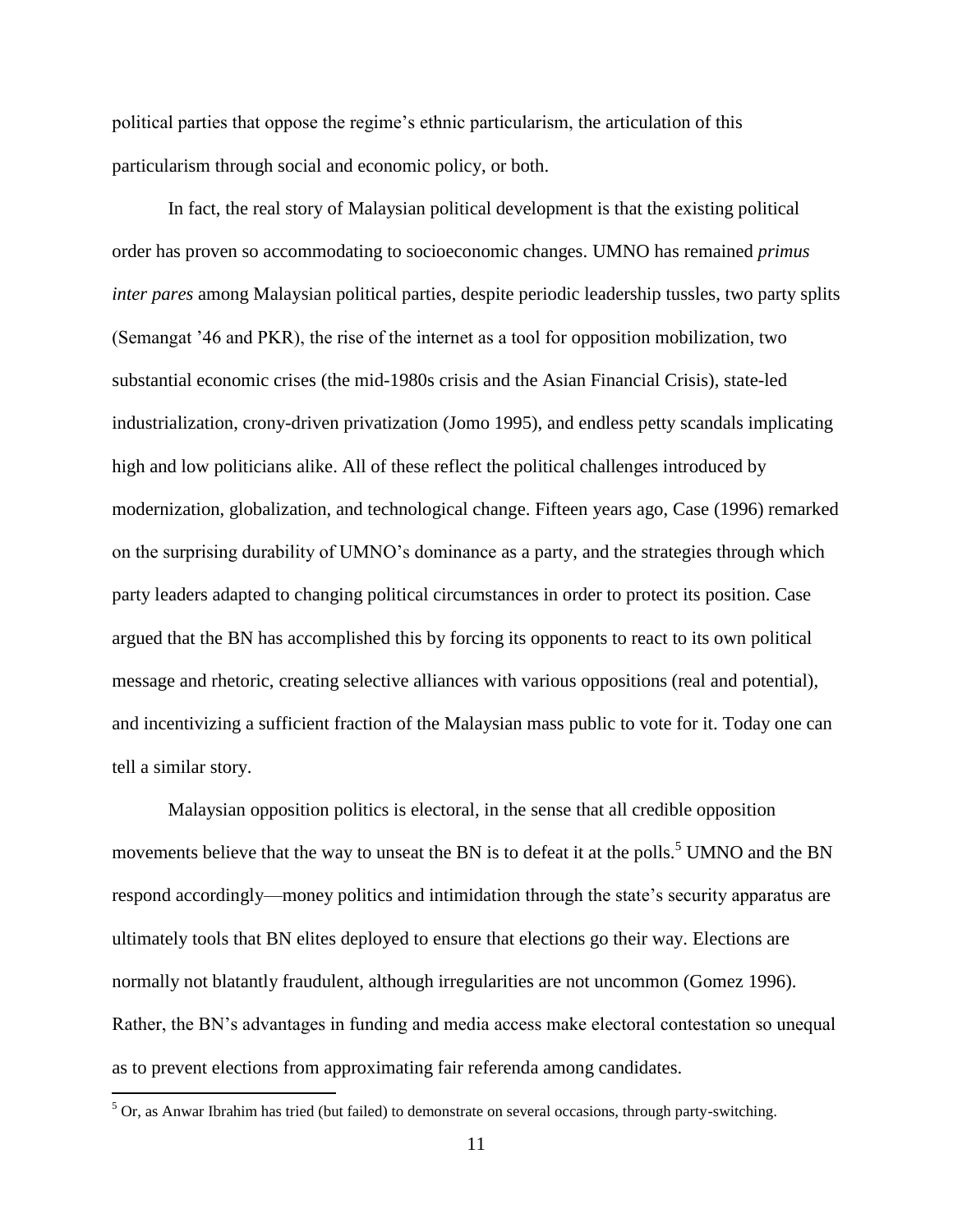Given its advantages in funding and media presence, the BN consistently relies on a single multifaceted rhetorical strategy with five components. First, it promotes a Malay-based nationalism that equates opposition to Malay special privileges with sedition. Second, it reminds the public that the BN is multiethnic and nationalist—despite its domination by UMNO—and claims that no opposition party can play such a role in constructing a similarly representative multiethnic coalition. Third, it highlights the differences among the country's opposition parties, painting PAS and DAP as having nothing in common aside from a quest for power, and each as being too radical (although in different ways) for a moderate country like Malaysia anyway. Fourth, it champions the country's order and economic progress and argues that voting for the opposition would sacrifice both. Fifth, it characterizes individual politicians in the opposition as being (in various combinations) power-hungry, immoral, naïve, and insane.

Rhetoric such as this offends many Malaysians and foreign observers alike, but it reflects so transparently the essence of Malaysian politics: reifying the dominant narratives of ethnic conflict and class antagonism. For its part, the opposition has historically found it difficult to transcend these cleavages because its two most popular parties connect with voters in ways that capture only one cleavage (ethnicity *or* the economy) and not both. As a social democratic party, the DAP offers a platform that may appeal to a large bloc of Malaysians on economic grounds, but it does so by threatening the primacy afforded to Malays in the economy. As an Islamist party, PAS can in principle appeal to all Malays on religious grounds, but it distinguishes itself from UMNO by opposing Malay special privileges, which hinders its broader appeal, particularly among the most powerful Malay capitalists. BN elites have an easy time telling Malays that the DAP will threaten the economic progress that they have made, and they have an easy time telling non-Malays that Islam is a greater threat to their physical security than ethnicity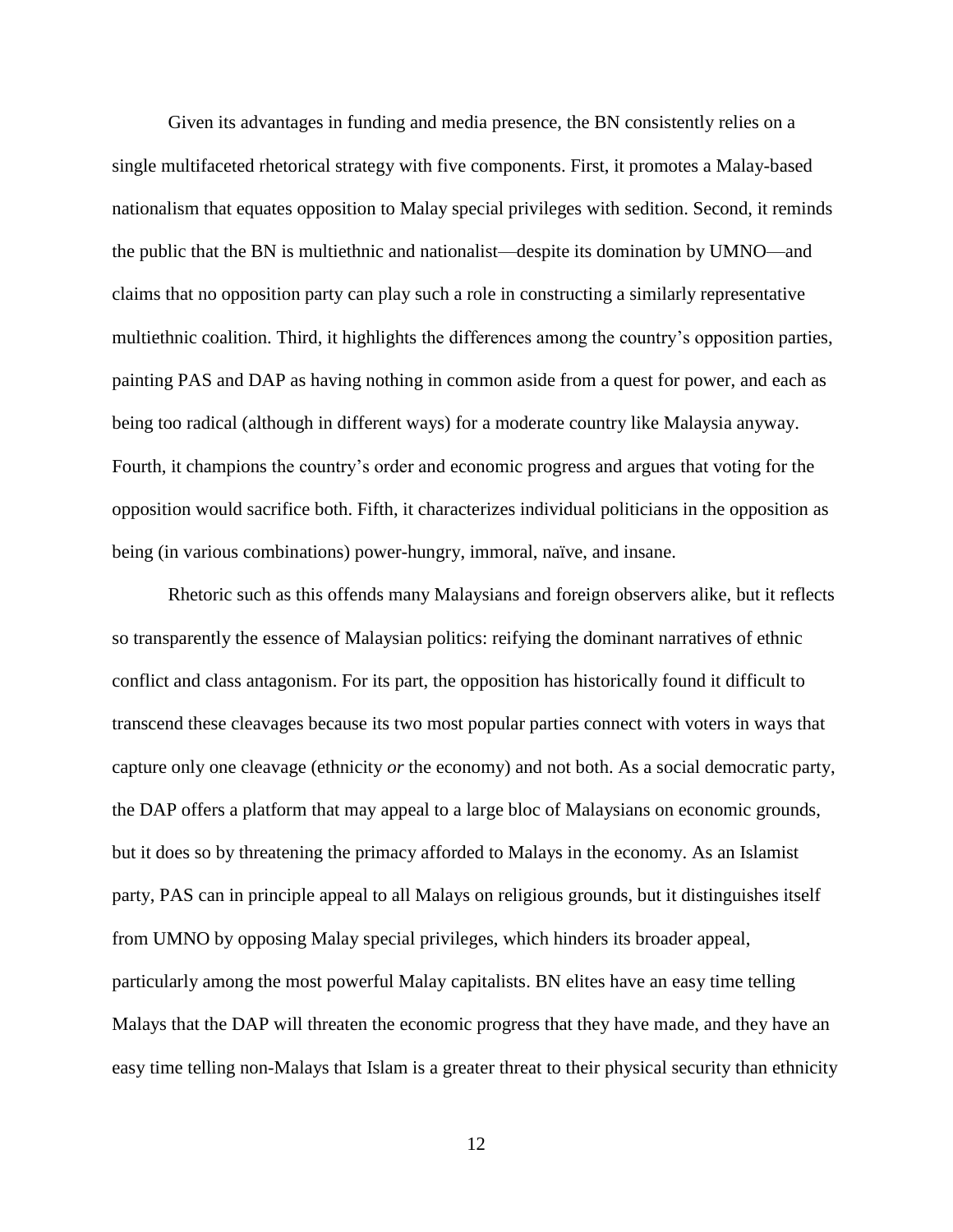is to their economic position. Over the past decade, the PKR has been the best hope for transcending these cleavages, but until now it has not been able to escape the personal politics of its founder, Anwar Ibrahim [\(see, recently, Noor 2010\)](#page-23-8). Critically, the problem that the opposition faces is not its inability to make its ideas known to Malaysians—Malaysia's new media allow the opposition to do just that. The problem is that the existing cleavage structure means that the opposition's ideas only resonate with a fraction of the constituency that the opposition needs to defeat the BN.

This argument does *not* mean that all Malaysians are satisfied with a political system dominated by UMNO that directs economic largesse to a favored ethnic constituency in order to maintain political stability. It is also not that these cleavages explain all political outcomes in Malaysia, nor that there are no competing visions for a post-ethnic, post-class Malaysian political system. Indeed, the 2008 elections suggested to some that the old cleavages of ethnicity and class were finally eroding, and illustrated very clearly the frustration and disgust of many Malaysians with the BN and the system that it has created. Malaysia's political elites certainly do not take the existing cleavage structure for granted [\(see O'Shannassy](#page-23-5) 2011). Still, events immediately prior to the 2008 political tsunami, and those that have followed, indicate that Malaysia's cleavage structure remains unchanged.

#### **Recent Developments**

Three recent cases of political upheaval in Malaysia can illustrate the nature of political contestation and prospects for political change: the 2007 Hindraf rally [\(Leong 2009\)](#page-22-11), the 2008 election [\(Pepinsky 2009a\)](#page-23-9), and Bersih 2.0 [\(Welsh 2011\)](#page-24-3). The following are not designed to be authoritative reviews of these events. Rather, they are meant to illustrate the ways in which the objects of political contestation fit within the same framework of ethnic and class cleavages that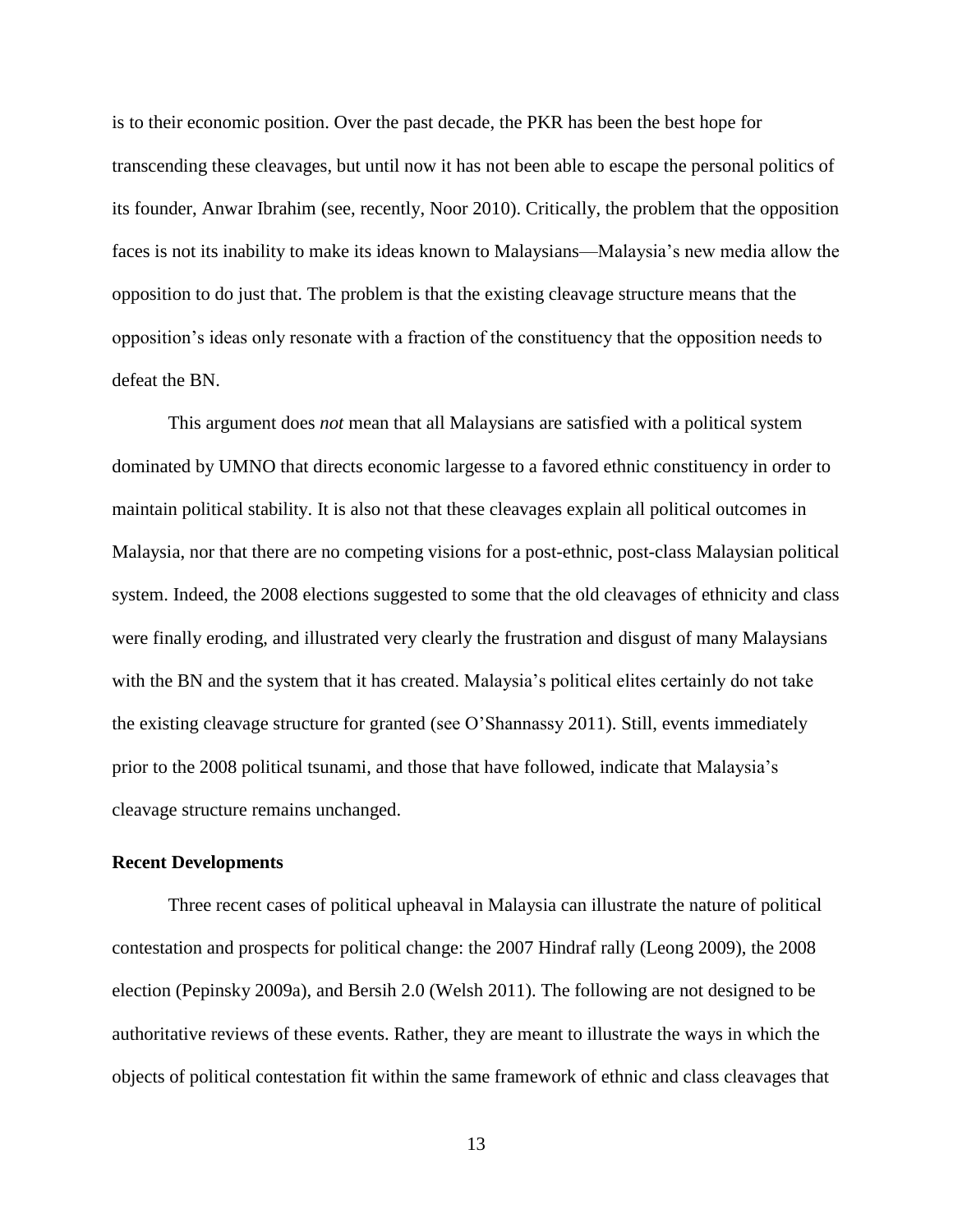has always defined Malaysian politics, despite the influence of Malaysia's new media on how they unfolded.

## *Case 1: Hindraf*

Hindraf (Hindu Rights Action Force) is a coalition of non-government organizations that advocates on behalf of Malaysia's (largely Hindu) Indian community. This community, numerically smaller and poorer than the larger Malay/*bumiputera* and Chinese communities, often finds itself marginalized from political discourse—in Malaysia's cleavage structure, it is the subaltern in both class and ethnic terms. Responding to the demolition of several Hindu temples alleged to have been constructed without appropriate permits by local governments in majority Malay areas, Hindraf led a rally in November 2007 whose consequences were consistent with those found in the Malaysian Politics Mad Lib: crackdown, arrest, and dismissal by BN elites as little more than disorder. What makes the Hindraf rally different from previous rallies by Malaysian Indians and their supporters is that is presaged the mass rejection of the BN's Indian party by voters in the 2008 election [\(Pepinsky 2009a\)](#page-23-9).

New media played an important role in helping to mobilize and organize Hindraf protestors, and provided all Malaysians with information about the Indian community's grievances that would not otherwise be available [\(Pandi 2011\)](#page-23-10). In terms of this argument, however, the Hindraf affair is familiar. Malaysia's disenfranchised Indians demanded redress to their central economic and social concerns. The proximate trigger was social policy (temple destruction) but the background conditions were longstanding economic grievances and social dislocation that proceed directly from the regime's focus on pro-*bumiputera* favoritism in economic and social policy. Confronted with the collapse of Indian support for the BN, the regime responded by investing in what it hopes may be a more responsive Indian party, the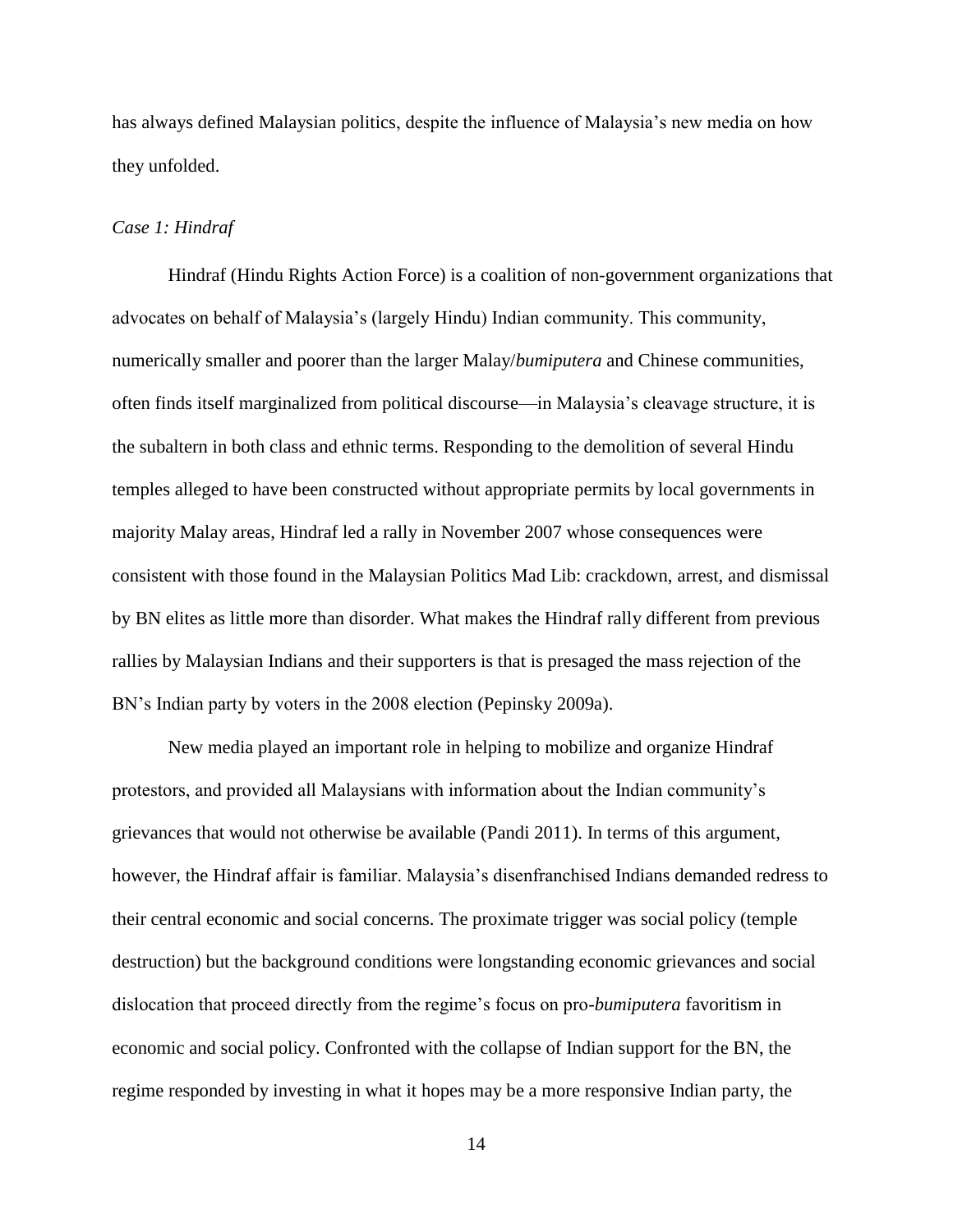newly-registered Malaysia Makkal Sakthi Party. 6 The party's first years have been tumultuous [\(Chin 2010: 169\)](#page-21-13). While there are (to my knowledge) no plans to fold this new party into the BN, many observers allege it to be merely a BN plant to confuse Hindraf supporters (see e.g. *Malaysiakini*, September 27, 2009). MMSP is best understood as a new experiment in managing Indian politics within the existing cleavage structure rather than as a challenge to that structure.

## *Case 2: The 2008 Elections*

 $\overline{a}$ 

Retrospectives of the 2008 elections have called attention to its surprising result denying the BN a two-thirds majority for the first time since 1969—and its consequences for subsequent Malaysian politics. Again, the internet (blogs and news sites in particular) played an important role in the 2008 elections and helping Malaysians to interpret it [\(Weiss 2011\)](#page-24-0). What has not received such close attention is how the results of the election have been interpreted and further contested in its aftermath, with the opposition using new media tools to contest the same issues of ethnic favoritism and economic justice, and the regime responding with new variants on old themes (the aforementioned NEM, and new prime minister Najib Abdul Razak's "1Malaysia" campaign) [\(O'Shannassy 2011;](#page-23-5) [Ong 2011\)](#page-23-11). Unlike the two most notable previous electoral challenges to the BN regime (1990 and 1999), the 2008 elections were not contested by a formal opposition coalition. The reason is that following the opposition Barisan Alternatif's disappointing showing 1999 and opposition leader Anwar Ibrahim's imprisonment, the DAP and PAS found themselves unable to unite on a common platform that could challenge the BN on class/ethnicity terms. Without Anwar, PKR's efforts to develop a post-class/ethnicity logic for political contestation were unsuccessful. Cross-party opposition politics therefore stalled, even as "cyber-networks" of activists and their fellow travelers persisted [\(Khoo 2010\)](#page-22-12). Opposition

<sup>&</sup>lt;sup>6</sup> Makkal sakthi is Tamil for "People's Power." This is a popular slogan for Malaysian Indians dissatisfied with their treatment in Malaysia today, and was particularly evident during the months surrounding the Hindraf rally.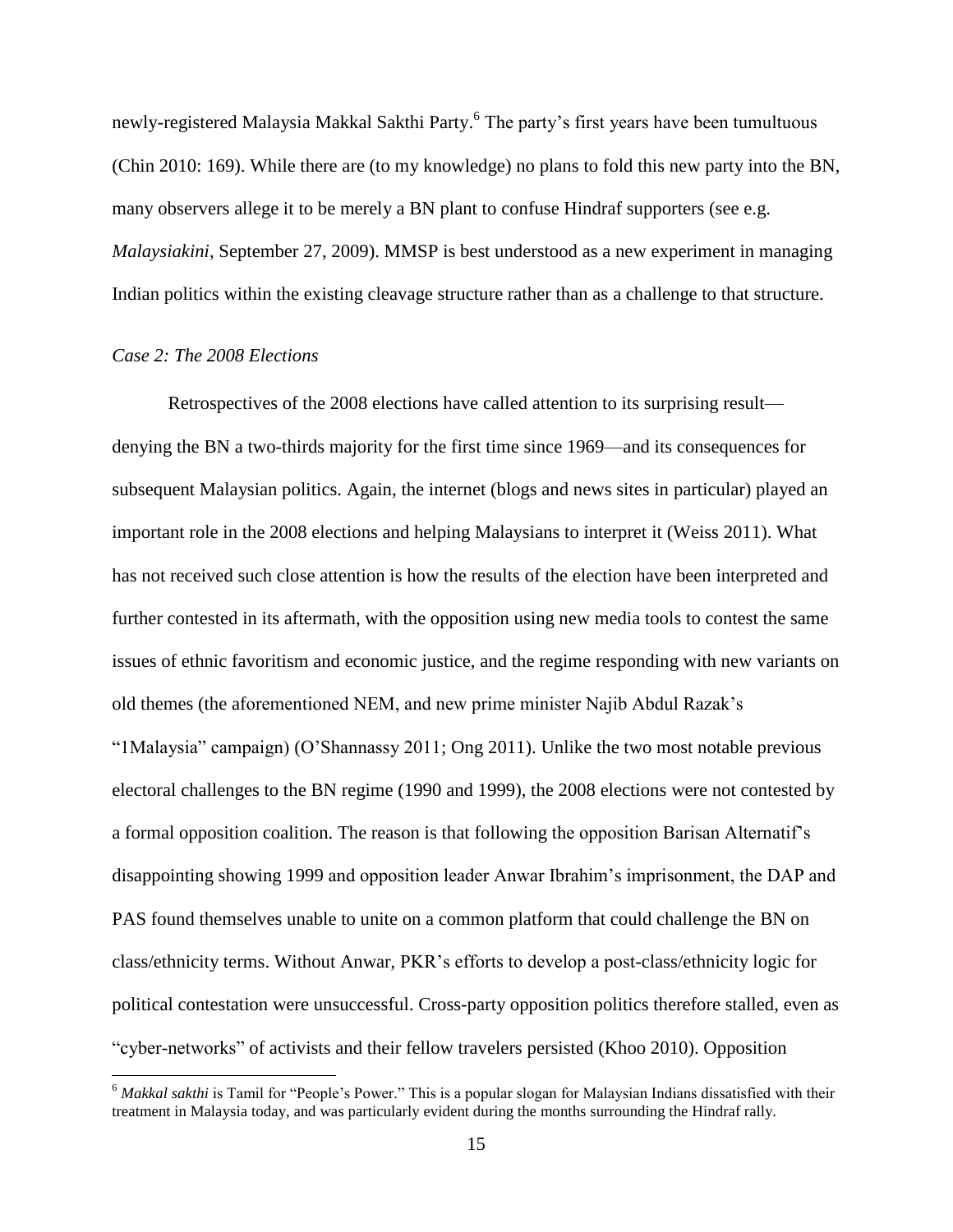parties only formed a formal alliance in the wake of their surprising electoral success in 2008. Events, rather than long term socioeconomic changes that demolished the existing cleavage structure, created the most politically coherent opposition coalition in Malaysia's history.

A penetrating analysis by Ong [\(2010\)](#page-23-12) argues that this new formal opposition coalition (the Pakatan Rakyat, PR) is more likely to endure than its predecessors were. But Ong is clear that this is not because ethnicity and economic policy have ceased to be important issues, nor because DAP/PAS/PKR politicians have found common ideological space (either within the ethnicity/class cleavage structure or as an alternative to it). Rather, the PR is more likely to endure than its predecessors because it has officially registered as an opposition coalition in the same fashion as the BN, making it easier to agree on how to divide constituencies among parties and to allocate campaign effort and resources at election time. These are tactical changes that may yet presage meaningful political change—the next general elections will be the key test but in the meantime, the opposition and the regime confront one another under the same basic rhetorical framework of ethnicity and the economy that they have always used.

## *Case 3: Bersih 2.0*

Shortly before the Hindraf rally in November 2007, a group of NGOs known as Bersih (Malay for "clean") focused on electoral reform held a rally in Kuala Lumpur. Like the Hindraf rally, the Bersih rally led to a police crackdown and arrests. In late spring 2011, Bersih organized a follow-up rally which came to be known as Bersih 2.0. This rally was not overtly tied to opposition politics, despite having been endorsed by the PR and its central message of reforming an electoral system that had returned the same incumbent coalition to power since independence. In Malaysia's new political climate, it also promised to be far larger. Bersih 2.0 was declared an illegal society prior to the rally, and the event itself led to the arrest of more than 1600 protestors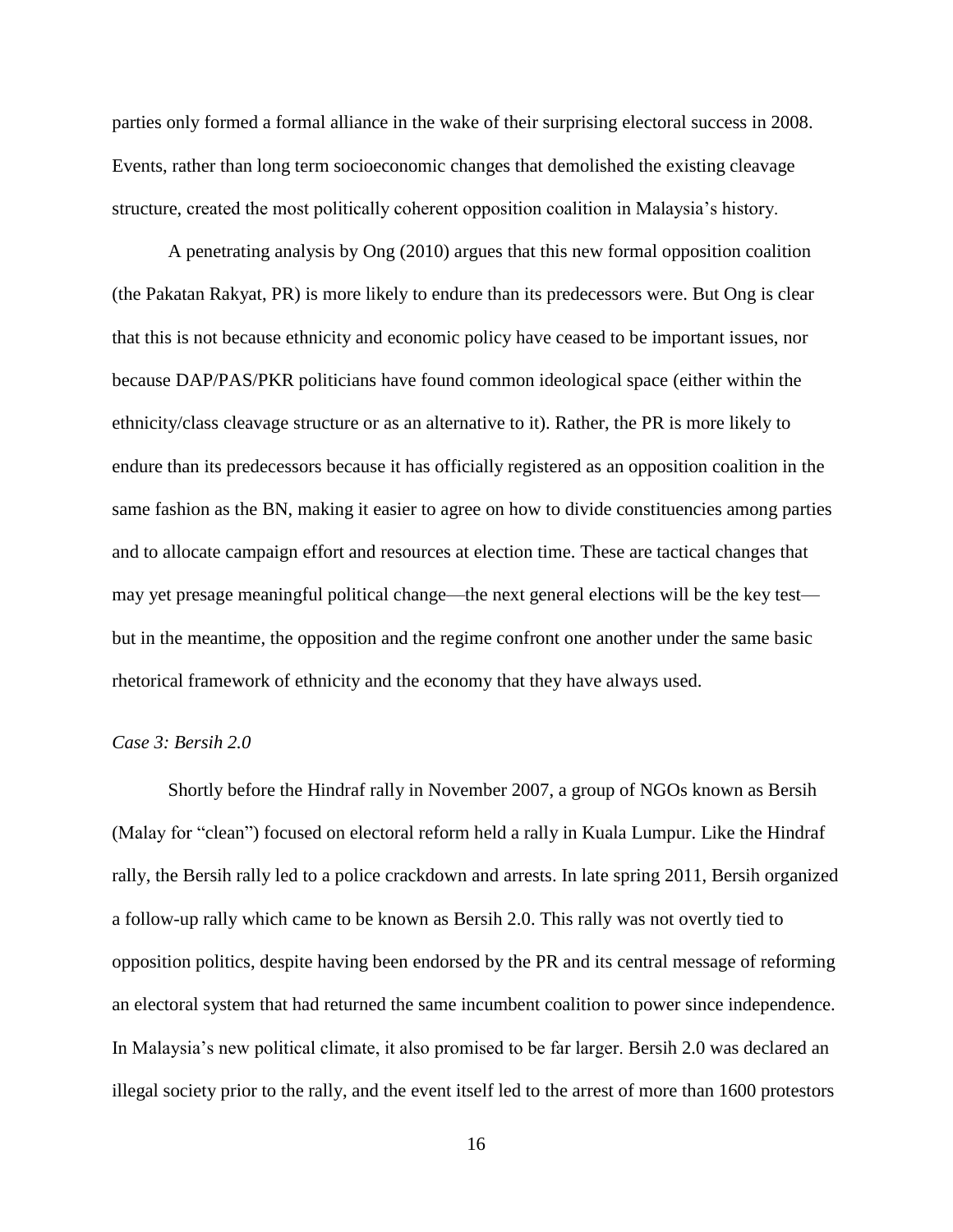as well as a number of Bersih leaders (*Malaysiakini*, July 9, 2011), as the Malaysian Politics Mad Lib would have predicted. It is hard to imagine Bersih 2.0 having occurred without either more overt opposition party support or the new media as a tool of organization and mobilization.

It is too early to evaluate what Bersih 2.0 means for Malaysian politics [\(for one early](#page-24-3)  [perspective, see Welsh 2011\)](#page-24-3). During the run-up to Bersih, however, the BN's rhetoric about the organization was predictable: the proposed rally was a threat to "peace" (*The Star*, July 5, 2011). UMNO Youth and Perkasa (a conservative pro-Malay rights organization with murky political affiliations) pledged that they would mount counterdemonstrations on behalf of the country's *bumiputera* majority. After the rally and the arrests, Deputy Prime Minister Hishammuddin Hussein reported that his "worry over the likelihood of third-party interferences, including foreign associations, did not occur and had no chance to occur because of the police's diligence" (*The Malaysian Insider*, July 9, 2011). In all, the discourses surrounding the Bersih 2.0 rally are consistent with long-term trends in Malaysian politics as defined by ethnicity and the economy, even as new groups like Bersih 2.0 endeavor to change the contours of Malaysian politics by focusing on the institutions of Malaysian politics (such elections) rather than the substantive policies implemented by the regime.

## **Medium-Term Prospects for Political Liberalization**

The implications of this argument are simple and straightforward. Over the past five decades, Malaysian politics has changed on the surface, with new actors, new interests, and a new social and economic reality forcing the regime and its opponents to compete in new ways. State-led industrialization designed to nurture a new Malay entrepreneurial class has given way to an uneasy public-private dual economy that is highly exposed to global markets. Middle class Malays worry about how to maintain their traditional identities in Malaysia's relatively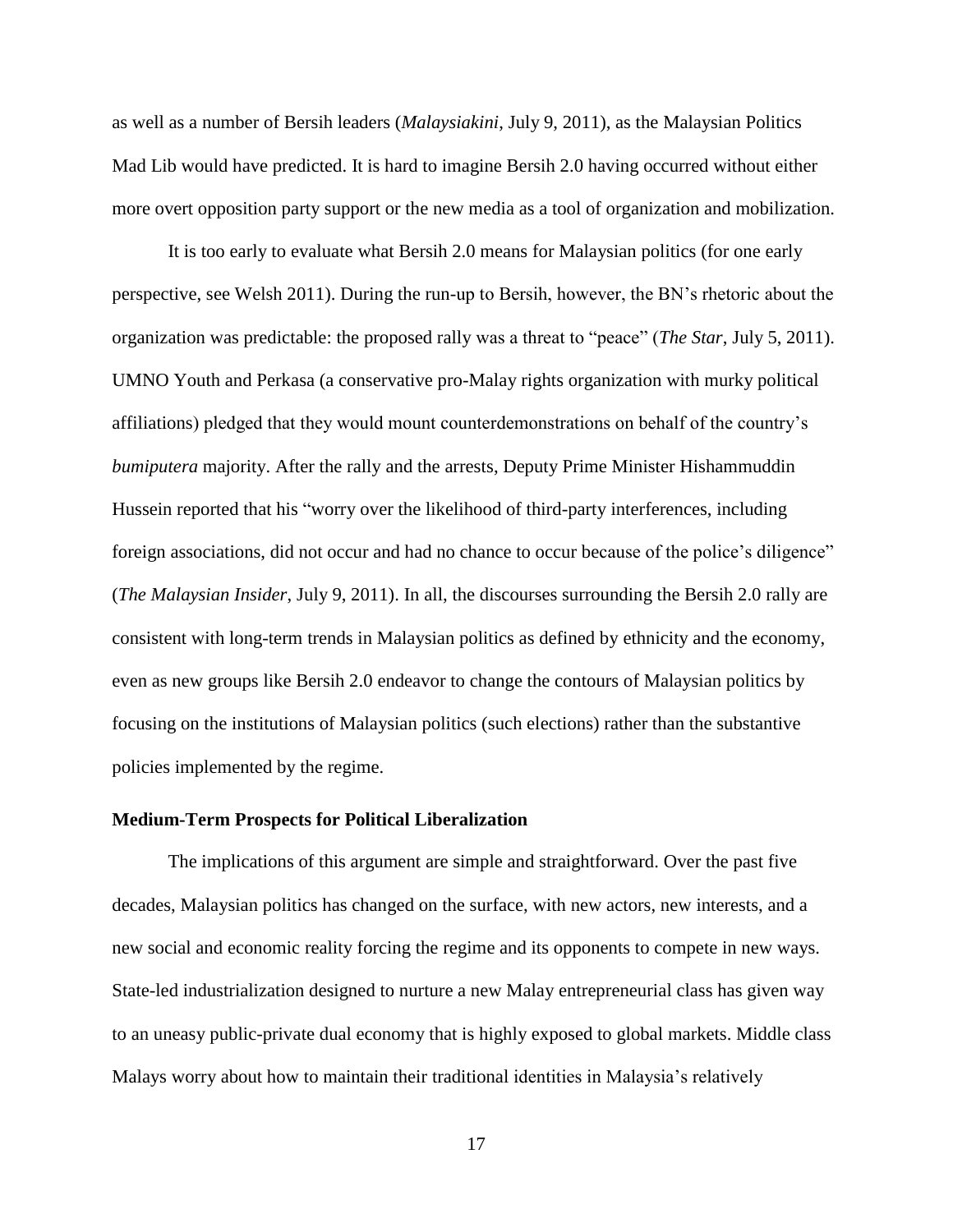cosmopolitan urban spaces. Most recently, the internet has created a new virtual political space where regime opponents and sympathizers alike can share ideas, argue about politics, and organize for political action in ways that were impossible only two decades ago. But at a deeper level, the objects of contestation—ethnicity and the economy—are the same as they were over fifty years ago. Political liberalization in Malaysia has been minimal, despite numerous events (the UMNO Baru saga, the Anwar Ibrahim affair, the March 8 political tsunami) that had the potential to become critical junctures for meaningful political opening or regime change. This is because the basic cleavage structure animating Malaysian politics has remained intact since the 1950s, the socioeconomic and technological changes outlined in this paper notwithstanding. I conclude from this that true political liberalization in Malaysia will come not directly from changes in Malaysia's society and economy (which we have seen in abundance, and of which the rise of new media is but the latest example) but from a collapse of Malaysia's deeper cleavage structure (which has yet to occur).

[Figure 2](#page-26-0) helps to visualize this idea. The figure contains three ideal-typical theoretical pathways to political change. "Path A" is focuses on agents and events as the drivers of political liberalization. Although this paper has not touched on such issues, it follows from the idea that meaningful political change would arrive if only "right politician" were to rise to national prominence.<sup>7</sup>

# \*\*\* insert [Figure 2](#page-26-0) here \*\*\*

"Path B" has been the main focus of this paper. The supposition here is that social and economic change leads to political change (although elite action may be an intermediate step along the way). This essay argues that such a pathway is unlikely to generate political change; instead,

 $<sup>7</sup>$  Among opponents to the BN, this has at times been associated with figures such as Tengku Razaleigh Hamzah,</sup> Anwar Ibrahim, and (in the 1980s) Tunku Abdul Rahman.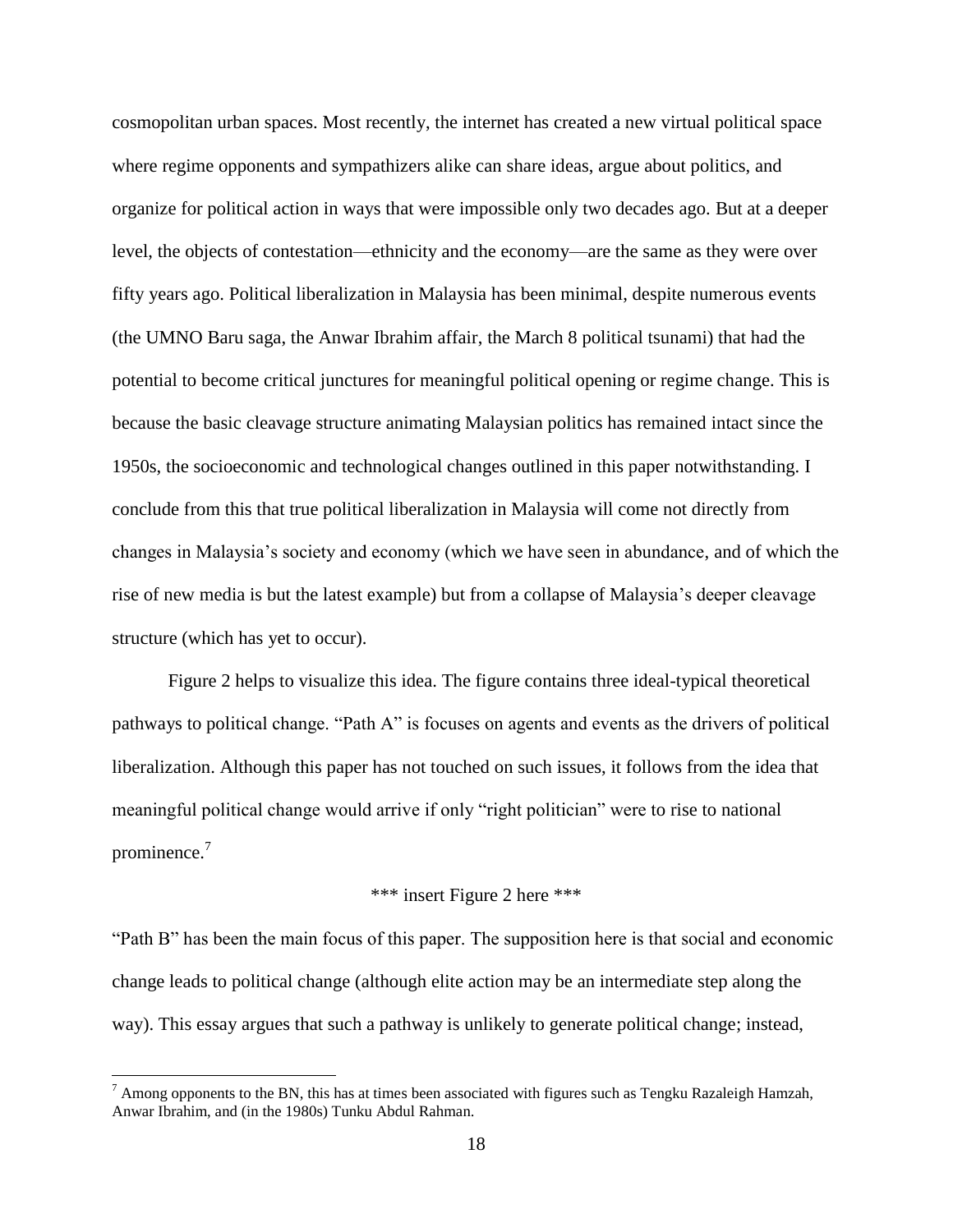political change will only arise out of the collapse of Malaysia's deeper cleavage structure, which itself will empower individuals (or generate particular events) that are the proximate sources of regime change. I show this as "Path C." It is possible that if the fundamental contours of political contestation in Malaysia change, it will be because of accumulated social and economic changes. But I have illustrated ways in which the BN regime has accommodated modernization, globalization, and technological change in order to avoid upsetting Malaysia's basic cleavage structure. Social and economic change may someday produce a new, liberal Malaysian political order, but that will occur *if an only if* it changes the underlying cleavage structure of Malaysian politics. That may happen, or it may not.<sup>8</sup>

A close reading of recent political developments in Malaysia finds that they do not signify any impending changes to the basic contours of the political cleavages that have long animated Malaysian politics. This could be wrong; it would be hard to demonstrate otherwise. What this argument does not dispute is the new energy with which new kinds of oppositions compete in new ways in Malaysia's newly competitive political arena. These new oppositions and their new tactics are a partial result of the socioeconomic changes describe above: the rise of new communication technologies, urbanization, industrialization, and global economic integration. But if the argument above is correct, these are not sufficient to generate political change. They also may not be necessary. Economic crises, for example, can fracture the coalitions that support incumbent regimes [\(Pepinsky 2009b\)](#page-23-13), an argument which suggests that socioeconomic change is not necessarily the proximate factor that leads cleavage structures to collapse. A different kind of economic shock, for instance, could upset the basic contours of Malaysian politics independently of the broad socioeconomic development outlined here.

<sup>&</sup>lt;sup>8</sup> See Abbott [\(2009\)](#page-20-5) for a similar conclusion.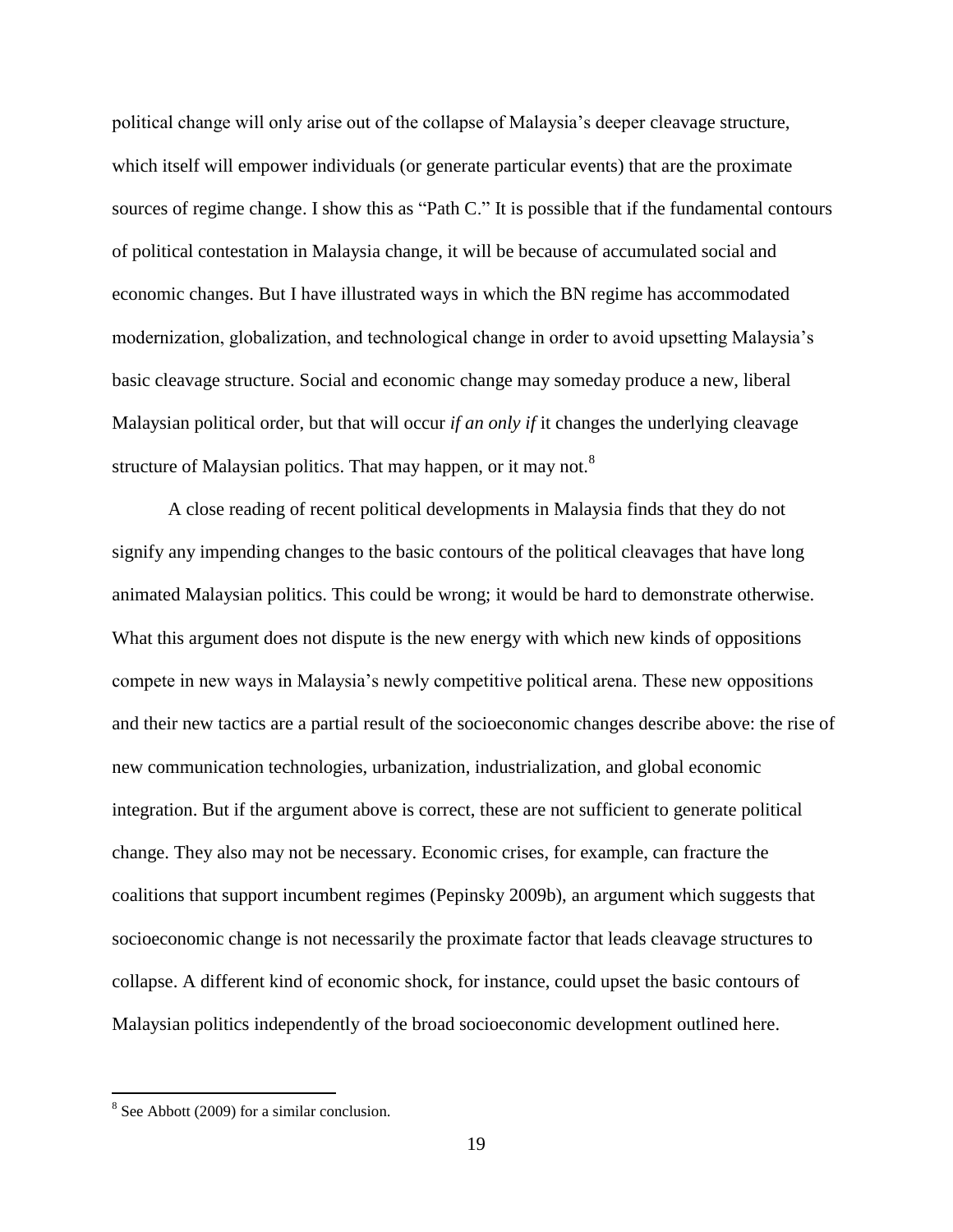This essay paints a pessimistic vision of the prospects for meaningful political change in Malaysia, one that should sit uneasily with the desire among many Malaysians (and fellow travelers abroad) for a new, post-"ethnicity-and-class" politics. How, if cleavage structures are so entrenched, can activists further political reform? The message for this audience is that Bersih 2.0 provides the template for advocacy for political liberalization, not because it represents a diverse community of regime critics but because its target is not the cleavage structure itself and the mechanisms through which it is reproduced, but rather institutional rules of Malaysian politics. Rather than falling into the old pattern of competing over appeals to particular constituencies (where they are bound to fail as an anti-incumbent strategy), democracy advocates must shift focus to democratic processes and procedures. This is not a new narrative, but it is one that truly supersedes Malaysia's cleavage politics.

#### **References**

- <span id="page-20-3"></span><span id="page-20-2"></span>Abbott, Jason P. 2001. "Democracy@Internet.Asia? The Challenges to the Emancipatory Potential of the Net: Lessons from China and Malaysia." *Third World Quarterly* 22(1): 99-114.
	- ———. 2004. "The Internet, Reformasi and Democratisation in Malaysia." In *The State of Malaysia: Ethnicity, Equity and Reform*, ed. Edmund Terence Gomez. London: RoutledgeCurzon. 79-104.
	- ———. 2009. "Malaysia's Transitional Moment? Democratic Transition Theory and the Problem of Malaysian Exceptionalism." *South East Asia Research* 17(2): 175-200.
- <span id="page-20-5"></span><span id="page-20-1"></span>Abdul Rahman, Embong. 2002. *State-Led Modernization and the New Middle Class in Malaysia*. Houndmills: Palgrave.
- <span id="page-20-0"></span>———, ed. 2001. *Southeast Asian Middle Classes: Prospects for Social Change and Democratisation*. Bangi: Penerbit Universiti Kebangsaan Malaysia.
- <span id="page-20-4"></span>Case, William. 1996. "UMNO Paramountcy: A Report on Single-Party Dominance in Malaysia." *Party Politics* 2(1): 115-27.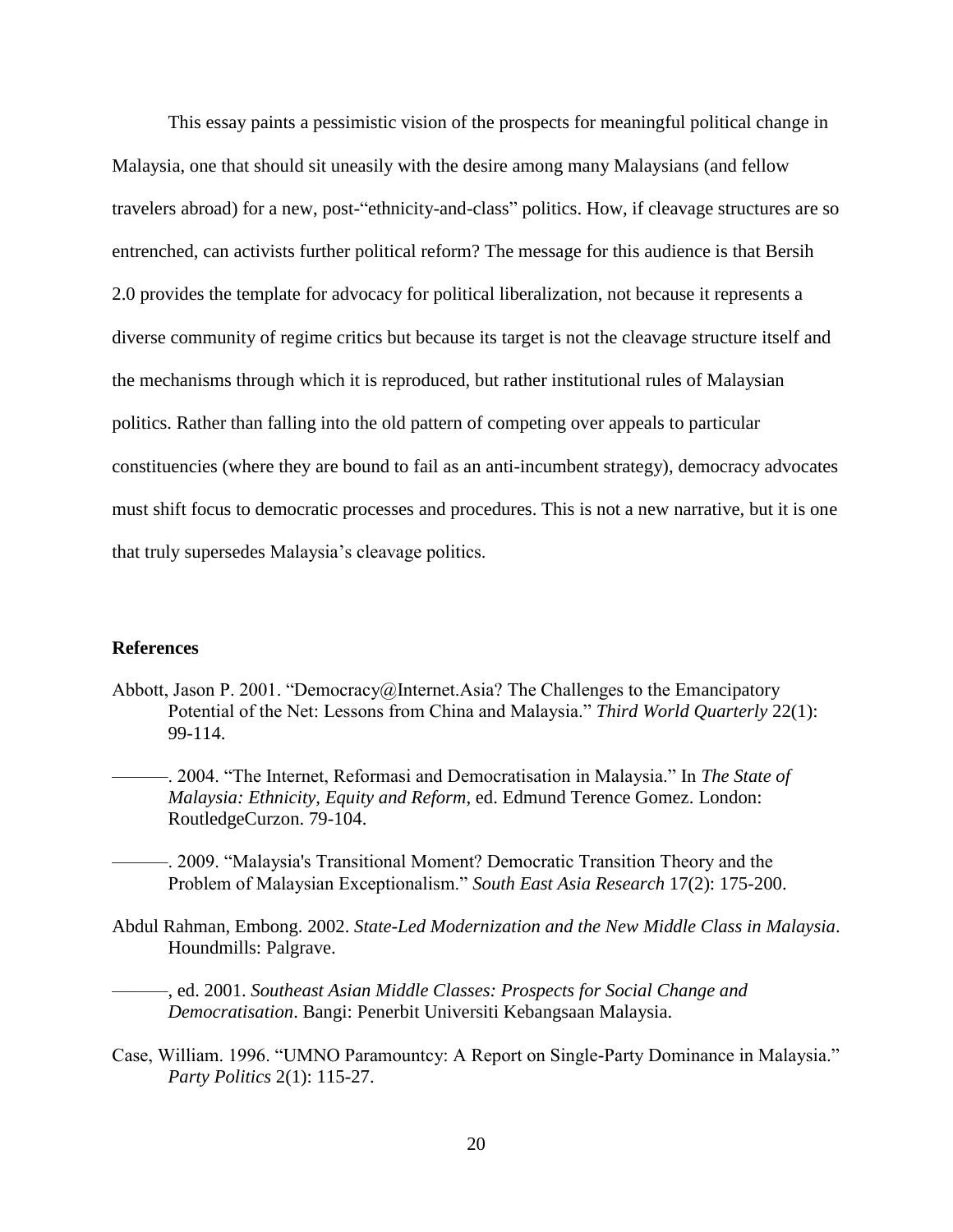- <span id="page-21-13"></span>Chin, James. 2010. "Malaysia: The Rise of Najib and 1Malaysia." *Southeast Asian Affairs* 2010: 164-79.
- <span id="page-21-4"></span>Crouch, Harold. 1994. "Industrialization and Political Change." In *Transformation with Industrialization in Peninsular Malaysia*, ed. Harold Brookfield. Kuala Lumpur: Oxford University Press. 14-34.

<span id="page-21-5"></span>———. 1996. *Government and Society in Malaysia*. Ithaca: Cornell University Press.

- <span id="page-21-2"></span>Faaland, Just, Jack Parkinson, and Rais Saniman. 2003. *Growth and Ethnic Inequality: Malaysia's New Economic Policy*. Second ed. Kuala Lumpur: Utusan Publications & Distributors Sdn Bhd.
- <span id="page-21-8"></span>Funston, N.J. 1980. *Malay Politics in Malaysia: A Study of the United Malays National Organisation and Party Islam*. Kuala Lumpur: Heinemann Educational Books (Asia) Ltd.
- <span id="page-21-9"></span>———. 2004. "The Mahathir Years: The Rural Malay Heartland." In *Reflections: The Mahathir Years*, ed. Bridget Welsh. Washington, DC: Southeast Asia Studies Program, The Paul H. Nitze School of Advanced International Studies (SAIS), Johns Hopkins University. 168- 76.
- <span id="page-21-6"></span>Gale, Bruce. 1981. *Politics and Public Enterprise in Malaysia*. Petaling Jaya: Eastern Universities Press Sdn. Bhd.

<span id="page-21-10"></span>———. 1985. *Politics & Business: A Study of Multi-Purpose Holdings Berhad*. Petaling Jaya: Eastern Universities Press (M) Sdn Bhd.

- <span id="page-21-11"></span>George, Cherian. 2006. *Contentious journalism and the Internet: towards democratic discourse in Malaysia and Singapore*. Singapore: National University of Singapore Press.
- <span id="page-21-1"></span>Goh, Cheng Teik. 1971. *The May Thirteenth Incident and Democracy in Malaysia*. Kuala Lumpur: Oxford University Press.
- <span id="page-21-7"></span>Gomez, Edmund Terence. 1990. *Politics in Business: UMNO's Corporate Investments*. Kuala Lumpur: Forum.
- <span id="page-21-12"></span>———. 1996. "Electoral Funding of General, State and Party Elections in Malaysia." *Journal of Contemporary Asia* 26(1): 81-99.

<span id="page-21-0"></span>———, ed. 2004. *The State of Malaysia: Ethnicity, Equity and Reform*. London: RoutledgeCurzon.

<span id="page-21-3"></span>Gomez, Edmund Terence, and K. S. Jomo. 1999. *Malaysia's Political Economy: Politics, Patronage and Profits*. Second ed. Cambridge: Cambridge University Press.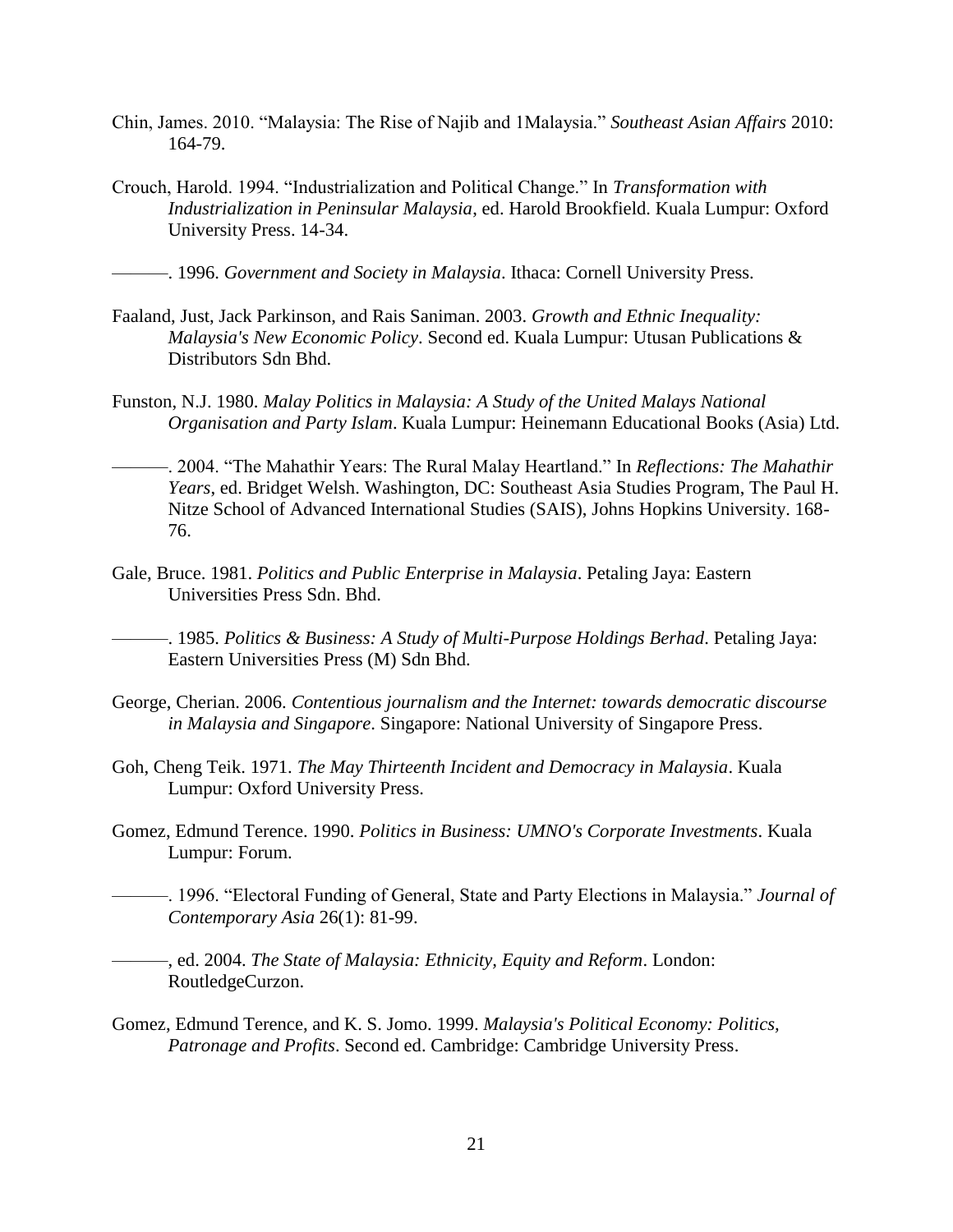- <span id="page-22-7"></span>Huff, Toby. 2002. "Malaysia's Multimedia Super Corridor and Its First Crisis of Confidence." *Asian Journal of Social Science* 30(2): 248-70.
- <span id="page-22-1"></span>Jayasuriya, Kanishka, and Garry Rodan. 2007. "Beyond Hybrid Regimes: More Participation, Less Contestation in Southeast Asia." *Democratization* 14(5): 773-94.
- <span id="page-22-6"></span>Jesudason, James V. 1997. "Chinese Business and Ethnic Equilibrium in Malaysia." *Development and Change* 28(1): 119-41.
- <span id="page-22-10"></span>Jomo, K.S., ed. 1995. *Privatizing Malaysia: Rents, Rhetoric, and Reality*. Boulder: Westview Press, Inc.
- <span id="page-22-5"></span>Jomo, K.S., and E.T. Gomez. 2000. "The Malaysian Development Dilemma." In *Rents, Rent-Seeking and Economic Development: Theory and Evidence in Asia*, ed. Mushtaq H. Khan and Jomo K. S. Cambridge: Cambridge University Press. 274-303.
- <span id="page-22-4"></span>Kahn, Joel S. 1996. "Growth, Economic Transformation, Culture and the Middle Classes in Malaysia." In *The New Rich in Asia: Mobile Phones, McDonalds and Middle-Class Revolution*, ed. Richard Robison and David S.G. Goodman. New York: Routledge. 49- 75.
- <span id="page-22-12"></span>Khoo, Boo Teik. 2010. "Cyber-networks, Physical Coalitions and Missing Links: Imagining and Realizing Dissent in Malaysia 1998-2008." IDE Discussion Paper. No. 244. 2010. 08. [http://hdl.handle.net/2344/909.](http://hdl.handle.net/2344/909)
- <span id="page-22-9"></span>Lee, Julian C. H., Wong Chin-Huat, Melissa Wong, and Yeoh Seng Guan. 2010. "Elections, Repertoires of Contention and Habitus in Four Civil Society Engagements in Malaysia's 2008 General Election." *Social Movement Studies* 9(3): 293-309.
- <span id="page-22-11"></span>Leong, Susan. 2009. "The Hindraf Saga: Media and Citizenship in Malaysia." in *Communication, Creativity and Global Citizenship: Refereed Proceedings of the Australian and New Zealand Communications Association Annual Conference*, Brisbane, July 8-10, ed. Terry Flew. [http://www.proceedings.anzca09.org.](http://www.proceedings.anzca09.org/)
- <span id="page-22-0"></span>Lipset, Seymour Martin, and Stein Rokkan. 1967. "Cleavage Structures, Party Systems, and Voter Alignments: An Introduction." In *Party Systems and Voter Alignments: Cross-National Perspectives*. London: The Free Press.
- <span id="page-22-8"></span>Loh, Kok Wah, Francis, and Johan Saravanamuttu, eds. 2003. *New Politics in Malaysia*. Singapore: Institute of Southeast Asian Studies.
- <span id="page-22-2"></span>McVey, Ruth, ed. 1992. *Southeast Asian Capitalists*. Ithaca: Southeast Asia Program, Cornell University.
- <span id="page-22-3"></span>Morley, James W., ed. 1993. *Driven by Growth: Political Change in the Asia-Pacific Region*. Armonk: M.E. Sharpe, Inc.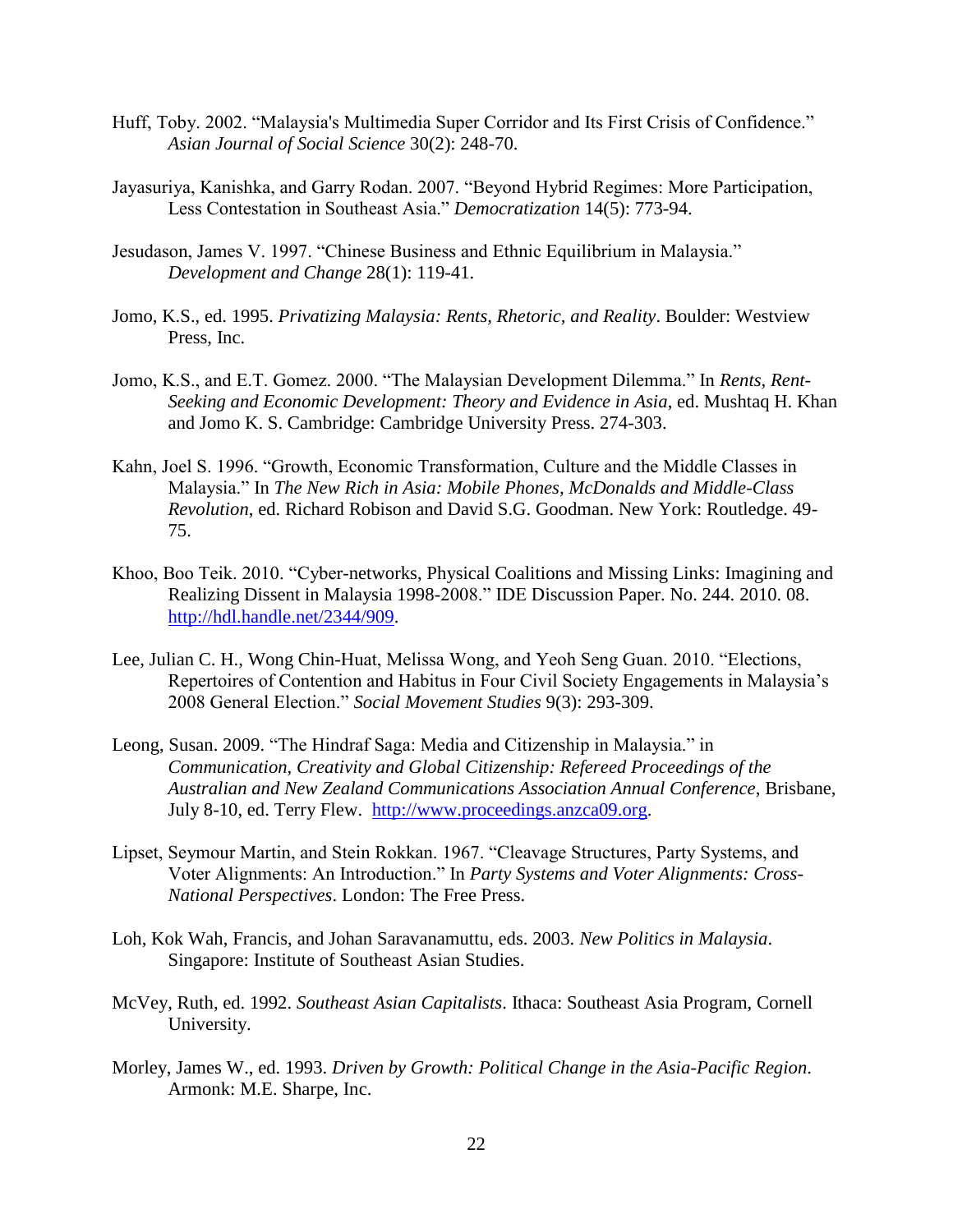- <span id="page-23-8"></span>Noor, Farish A. 2010. "PKR Elections: Anwar Strengthens His Hand." RSIS Commentary No. 165/2010. [http://hdl.handle.net/10220/6663.](http://hdl.handle.net/10220/6663)
- <span id="page-23-2"></span>O'Donnell, Guillermo, and Philippe C. Schmitter. 1986. *Transitions from Authoritarian Rule: Tentative Conclusions about Uncertain Democracies*. Baltimore: The Johns Hopkins University Press.
- <span id="page-23-5"></span>O'Shannassy, Michael. 2011. "Malaysia in 2010: Between a Rock and a Hard Place." *Asian Survey* 51(1): 173-85.
- <span id="page-23-12"></span>Ong, Kian Ming. 2010. "Pakatan Rakyat: What is Different This Time?" *The Round Table* 99(407): 141-52.
- <span id="page-23-11"></span>———. 2011. "Malaysia in 2010: Resurgent Najib and BN, Stumbling Anwar and PR." *Southeast Asian Affairs* 2011: 131-57.
- <span id="page-23-10"></span>Pandi, Asha Rathina. 2011. "'Makkal Sakthi' (People's Power): Blogs, Civil Society and the 2007 Hindraf Protest Rally in Malaysia." Paper presented at the workshop *The Jasmine Revolution and the 'Bamboo' Firewall: The Impact of the Internet and New Social Media on Political Change in East Asia*, Center for Asian Democracy, University of Louisville, August 24-25.
- <span id="page-23-13"></span><span id="page-23-9"></span>Pepinsky, Thomas B. 2009a. "The 2008 Malaysian Elections: An End to Ethnic Politics?" *Journal of East Asian Studies* 9(1): 87-120.
	- ———. 2009b. *Economic Crises and the Breakdown of Authoritarian Regimes: Indonesia and Malaysia in Comparative Perspective*. New York: Cambridge University Press.
- <span id="page-23-3"></span>Przeworski, Adam, and Fernando Limongi. 1997. "Modernization: Theories and Facts." *World Politics* 49(2): 155-83.
- <span id="page-23-0"></span>Robison, Richard, and David S.G. Goodman, eds. 1996. *The New Rich in Asia: Mobile Phones, McDonalds and Middle-Class Revolution*. New York: Routledge.
- <span id="page-23-1"></span>Rodan, Garry, Kevin Hewison, and Richard Robison, eds. 2005. *The Political Economy of South-East Asia: Markets, Power and Contestation*. Melbourne: Oxford University Press.
- <span id="page-23-4"></span>Rustow, Dankwart A. 1970. "Transitions to Democracy: Towards a Dynamic Model." *Comparative Politics* 2(3): 337-64.
- <span id="page-23-6"></span>Searle, Peter. 1999. *The Riddle of Malaysian Capitalism: Rent-Seekers or Real Capitalists?* St Leonards: Allen & Unwin.
- <span id="page-23-7"></span>Weiss, Meredith L. 2005. *Protest and Possibilities: Civil Society and Coalitions for Political Change in Malaysia*. Stanford: Stanford University Press.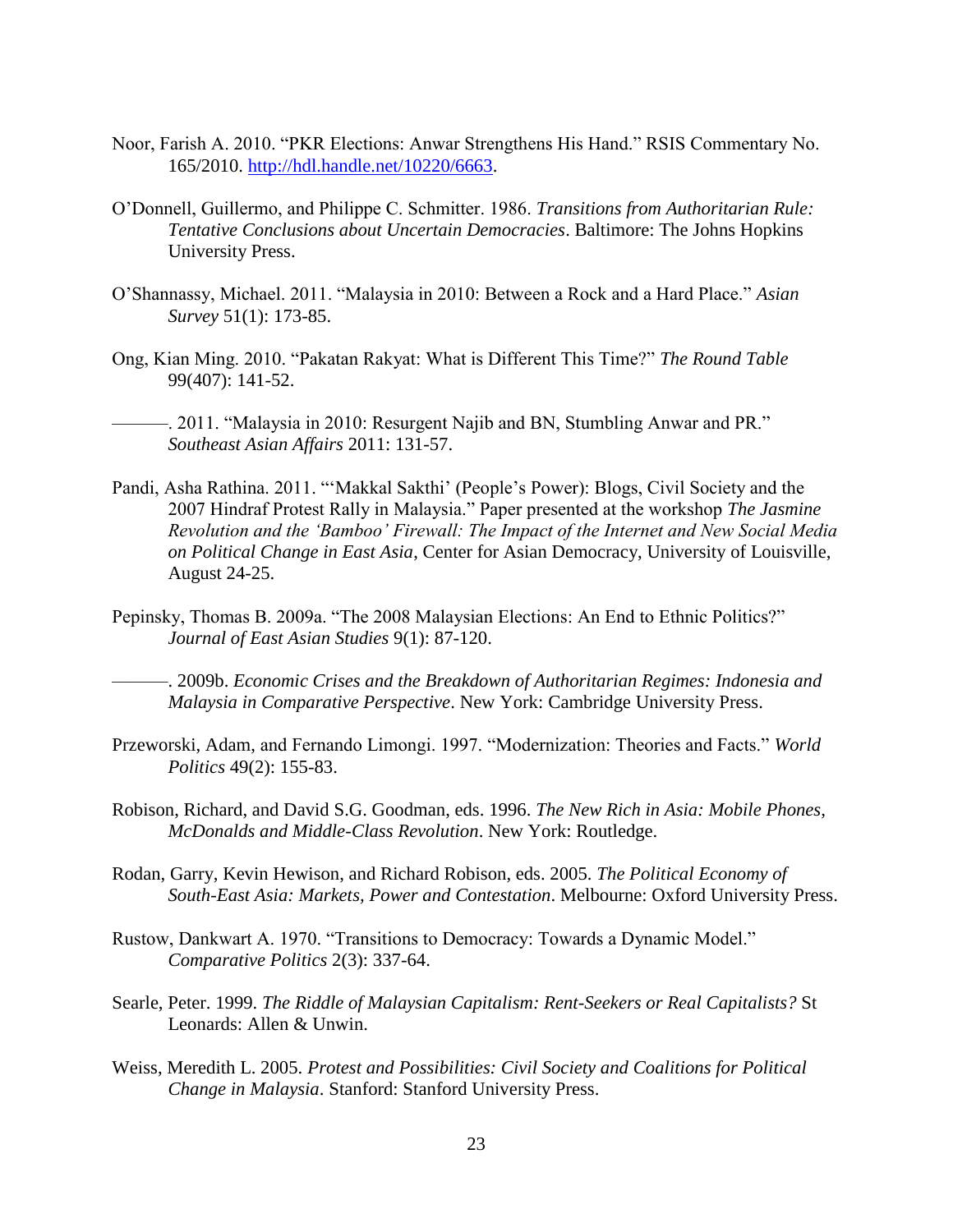- <span id="page-24-1"></span>———. 2009. "Edging Toward a New Politics in Malaysia: Civil Society at the Gate?" *Asian Survey* 49(5): 741-58.
- <span id="page-24-0"></span>———. 2011. "Parsing the Power of 'New Media' in Malaysia." Paper presented at the workshop *The Jasmine Revolution and the 'Bamboo' Firewall: The Impact of the Internet and New Social Media on Political Change in East Asia*, Center for Asian Democracy, University of Louisville, August 24-25.
- <span id="page-24-2"></span>Weiss, Meredith L., and Sahila Hassan, eds. 2003. *Social Movements in Malaysia: From Moral Communities to NGOs*. London: RoutledgeCurzon.
- <span id="page-24-3"></span>Welsh, Bridget. 2011. "People Power in Malaysia: Bersih Rally and Its Aftermath." *Asia Pacific Bulletin* 128.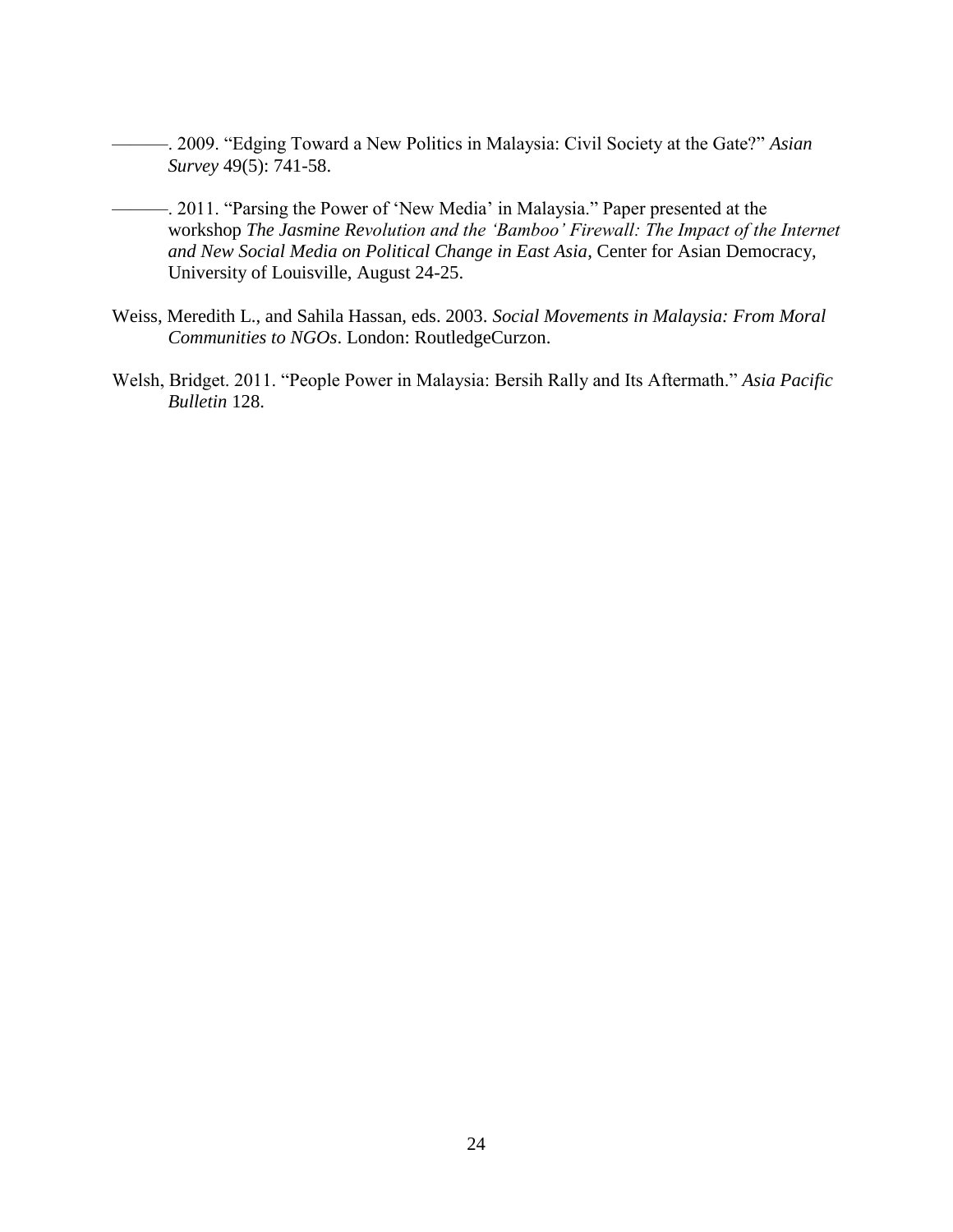<span id="page-25-0"></span>

## **Figure 1: Economic and Social Change, 1960-2009 (source: World Development Indicators)**